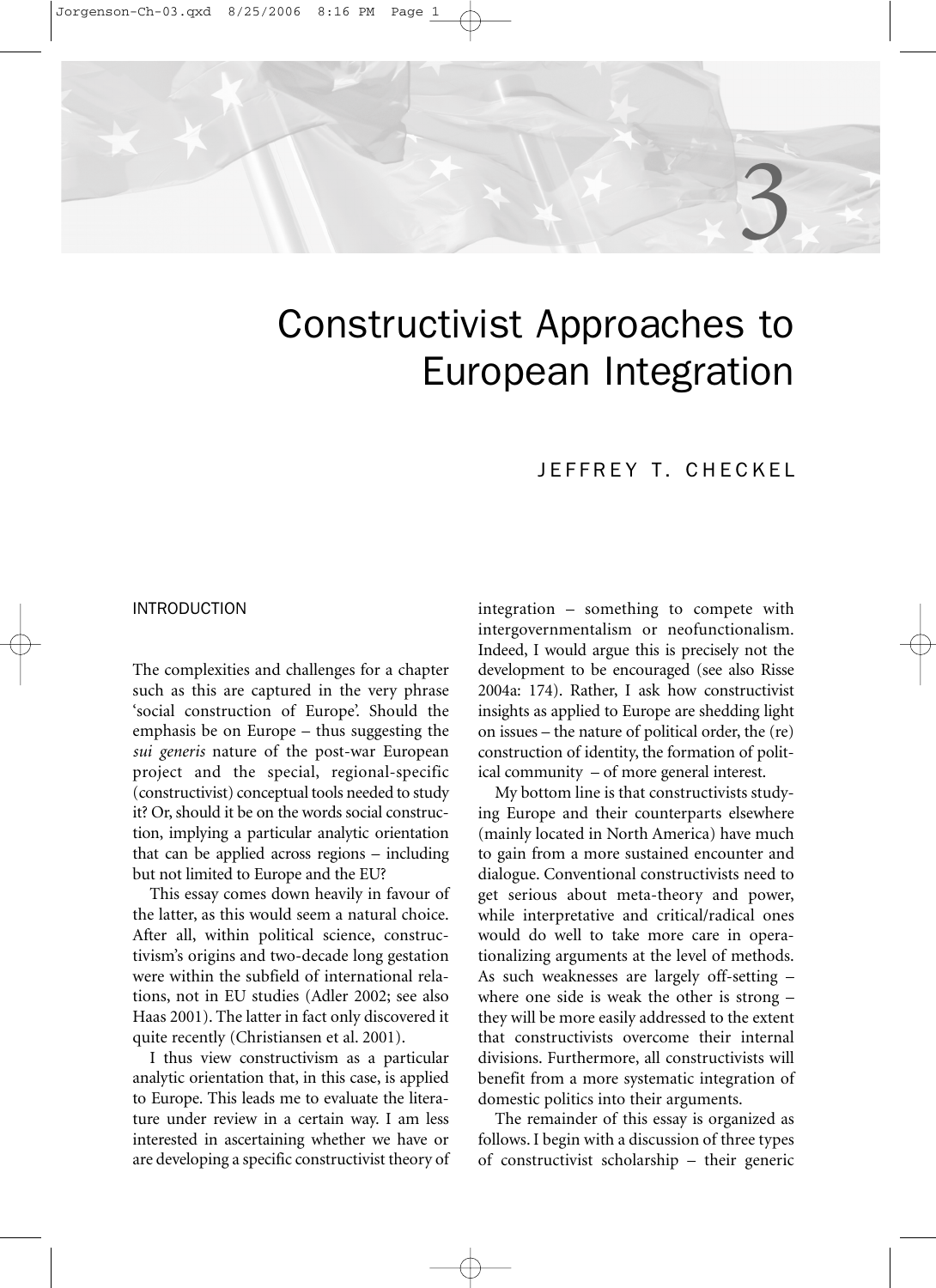features and how they are being applied to the EU and the study of Europe – highlighting key differences among them. The core of the essay is four sections each using a different prism – epistemology, methods, power, domestic politics – to evaluate constructivist scholarship on Europe. I conclude with a plea for bridge building among different constructivist scholars studying the EU as well as the broader international arena.

# SOCIAL CONSTRUCTIVISMS: CONVENTIONAL, INTERPRETATIVE AND CRITICAL/RADICAL

Constructivist approaches to the study of Europe are trendy. Deliberation, discourses, norms, persuasion, identity, socialization, arguing – such concepts are now frequently invoked in debates over the past and future of the European project. To make better sense of such terms – and the very different ways in which they are employed – I distinguish among conventional, interpretative and critical/ radical variants of constructivism (Checkel 2004: 230–1; see also Adler 1997; Ruggie 1998; Christiansen et al. 2001: 1–21).

Conventional constructivism, which is the school dominant in the US, examines the role of norms and, in fewer cases, identity in shaping international political outcomes. These scholars are positivist in epistemological orientation and strong advocates of bridge building among diverse theoretical perspectives; the qualitative, process-tracing case study is their typical methodological starting point. Institutional and organizational theory (March and Olsen, forthcoming [**AQ1**]; see also Finnemore 1996b; Trondal 2001), as well as sociology (Finnemore and Sikkink 1998; Barnett and Finnemore 1999, 2004; Wendt 1999) are sources of theoretical inspiration.

Within EU studies, conventional constructivism has been applied in a variety of ways. Caporaso et al. (2003a, b), for example, have explored the functioning of EU institutions with the explicit goal of building bridges between rationalist and sociological work (see also Beach 2005). Lewis (1998, 2005) has examined the causal effect of norms by focusing on mechanisms of persuasion and role playing, and done so in a hard case for constructivism – the EU's highly intergovernmental Committee of Permanent Representatives, or COREPER.

Interpretative constructivism, which enjoys greater popularity in Europe, explores the role of language in mediating and constructing social reality. Given its commitment to various forms of post-positivist epistemologies, this role is not explanatory in the sense that A causes B. Rather, constructivist scholarship of this sort asks 'how possible' questions. For example, instead of examining what factors caused what aspects of a state's identity to change – as would the conventional mainstream (Checkel 2001) – interpretative constructivists would explore the background conditions and linguistic constructions (discourses) that made any such change possible in the first place. In an interpretative study of German identity, Banchoff (1999) argues precisely that his analytic task is not to 'establish the effects of identity on state action'. Rather, it is to 'demonstrate the content of state identity in a particular case – a necessary first step in the constructivist analysis of action' (Banchoff 1999: 271).

Put differently, interpretative constructivists are committed to a deeply inductive research strategy that targets the reconstruction of state/agent identity, with the methods encompassing a variety of linguistic techniques. Consider Hopf's recent study of Soviet and Russian identity. He begins not with some hypotheses or theory about what might cause that identity to change, as would scholars with a strong commitment to positivist methods (Laitin 1998). Rather, Hopf seeks to uncover Soviet-Russian identity as it emerges from a variety of texts, ranging from novels to minutes of Politburo meetings; his methods are textual and narrative. Furthermore, and to the extent possible, he engages in no prior theorization, instead letting the texts speak for themselves, as it were (Hopf 2002).

Critical/radical constructivists maintain the linguistic focus, but add an explicitly normative dimension by probing a researcher's own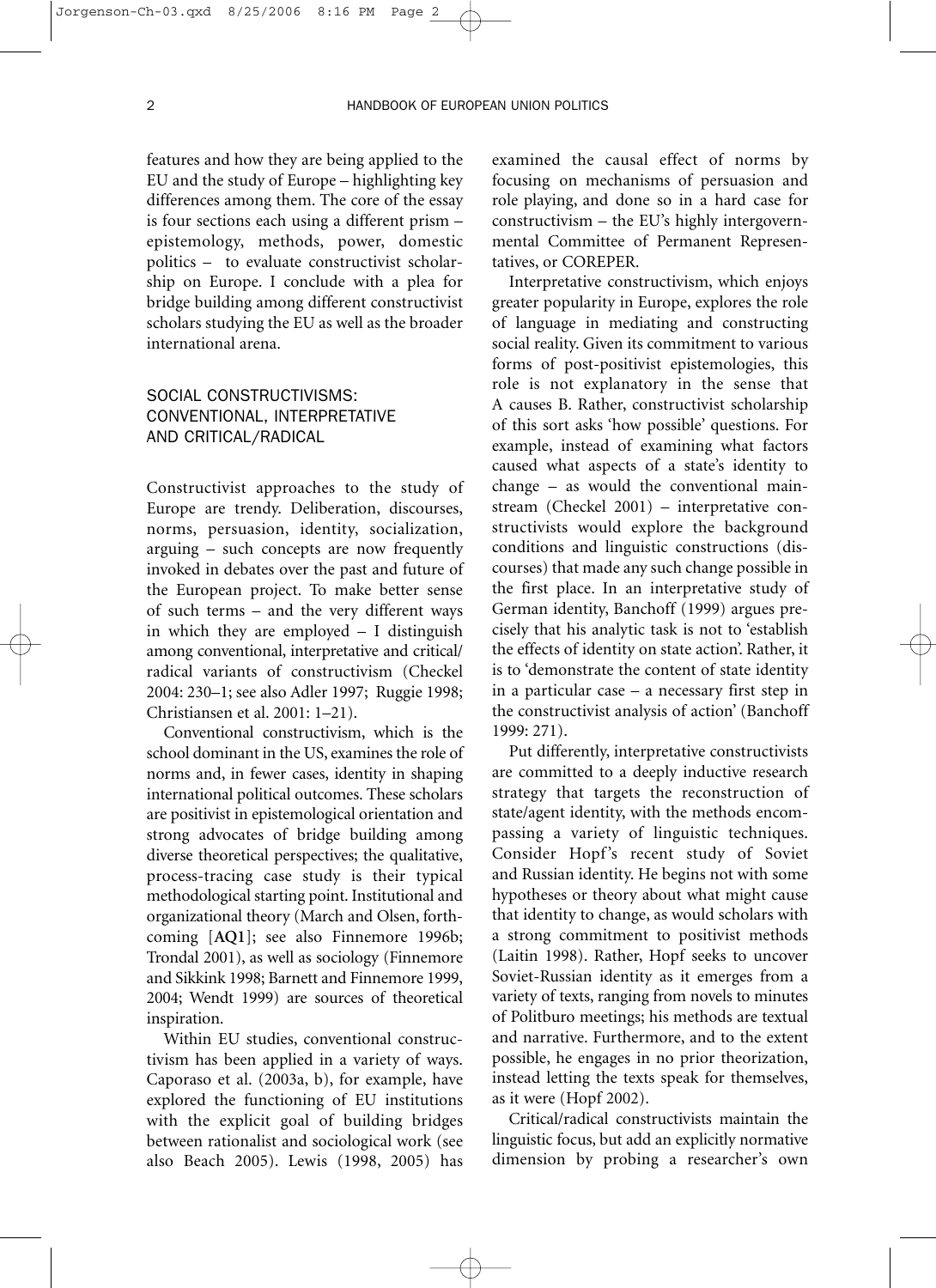implication in the reproduction of the identities and world he/she is studying. Discoursetheoretical methods are again emphasized, but with a greater emphasis on the power and domination inherent in language. For both interpretative and critical/radical constructivists, key sources of theoretical inspiration lay in linguistic approaches – Wittgenstein, say – and continental social theory – Habermas, Bourdieu and Derrida, among others (Hopf 1998; Price and Reus-Smit 1998; Neumann 2002).

To continue with the example of Germany, a critical/radical constructivist might argue as follows,

German military involvement abroad, within an approach that starts from norms [as would most conventional constructivists – JTC], becomes the result of a reasoning process within a given and unquestioned norm structure. And the use of the military becomes the only feasible alternative in a world limited by material conditions, such as the possibility of death. In other words, by attempting to start from 'reality' the status quo is privileged as independent, and binding conditions that limit our possibilities are asserted (Zehfuss 2002: 254–5).

The scholarly enterprise is not neutral. Our choices, be they analytic (starting with given norms) or methodological (adopting the foundationalist assumption that there exists a reality external to our theorizing) are not innocent. They have consequences for which we, as scholars, should bear responsibility. This politicized view of the academy – which is heavily indebted to the insights of Derrida – is far, far removed from the problem-driven, 'let's-just-get-on-with-the-research' perspective of the conventional constructivist.

Post-positivist constructivists – be they interpretative or critical/radical – explore the EU and European institutions in a manner quite different from their conventional counterparts. Instead of starting with certain givens – say, a set of social norms – and exploring their causal impact on outcomes, they might explore the discursive practices that make possible certain EU norms in the first place (Schwellnus 2005a). For these scholars, language becomes much more fluid. Thus, in studying the politics of integration through a linguistic prism, the focus would be less on language as acts of persuasion (as conventional constructivists would argue – Gheciu 2005b) and more on underlying speech acts, structures of argumentation, or discursive power structures (Diez 1999; Waever 2004).

Another strand of post-positivist constructivist theorizing on Europe bases itself on the critical social theory of Jürgen Habermas.<sup>1</sup> If the buzzwords for conventional constructivists are norms and identity, and those for interpretative and critical/radical scholars are power and discourse, then for Habermasians studying Europe, they are deliberation and legitimacy (Eriksen and Fossum 2000; Neyer 2003; CIDEL 2005). While conventional constructivists would be interested in exploring the degree to which supranational institutions like the Commission affect the values and identities of social agents (Hooghe 2005), Habermasians orientation would instead ask what kind of identity the EU should possess if it is to be a democratic and legitimate entity (Fossum 2003; Eriksen and Fossum 2004).

This review in hand, we can now explore in more detail constructivist contributions to EU studies and the challenges they face.

## THE TROUBLE WITH POSITIVISM

The conventional constructivists who study Europe or the EU are empirically oriented scholars who just want to get on with it – that is, conduct research on the fascinating world of European politics. The paradigm wars and meta-theoretical bloodletting are for others. 'To get on with it', they often rely on a method known as process tracing.

The process-tracing method attempts to identify the intervening causal process – the causal chain and causal mechanism – between an independent variable (or variables) and the outcome of the dependent variable. … Process tracing forces the investigator to take equifinality into account, that is, to consider the alternative paths through which the outcome could have occurred, and it offers the possibility of mapping out one or more potential causal paths that are consistent with the outcome and the process-tracing evidence in a single case (Bennett and George 2005: 206–7).

The use of this method has allowed mainstream constructivists to advance nuanced, carefully documented claims on, say, the socializing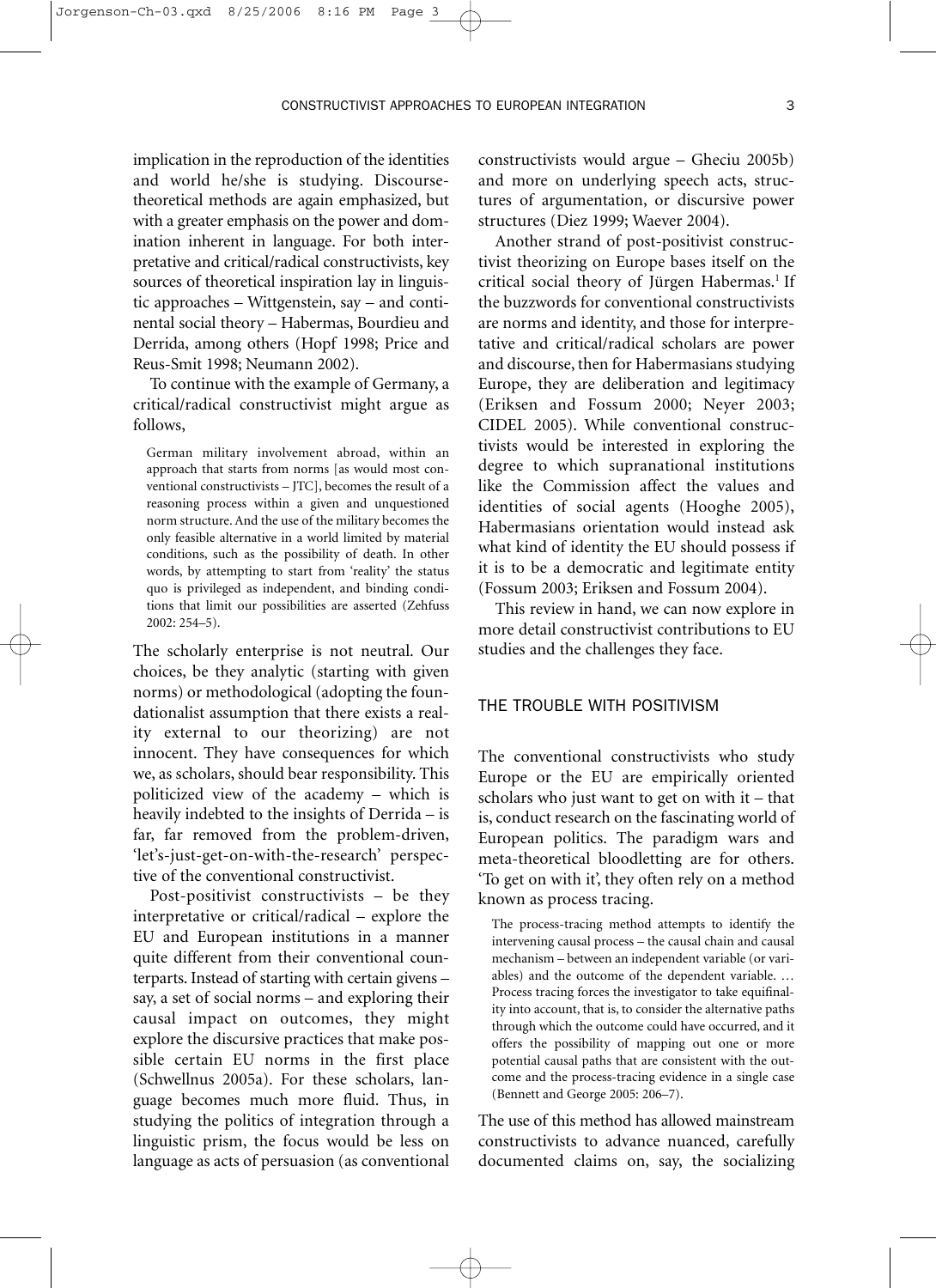power of European institutions (Lewis 2005). Indeed, one leading text sees process tracing as a central element in the constructivist methodological tool kit (Bennett and George 2005: 206).2

This is all fine and good, but empirical insight on Europe is being purchased at the expense of a very basic lack of meta-theoretical clarity. By meta-theory, I refer here not so much to ontology, which means to advance claims about existence, as to epistemology or how we come to know. On the level of ontology, virtually all constructivists are on the same page, recognizing the deeply social nature of the world around us. However, as the last section indicated, there is no common epistemological ground for constructivists.

In fact, process tracing would appear to be fundamentally at odds with the interpretative epistemologies at the core of constructivist social theory (Guzzini 2000: 155–62; see also Checkel 2005c). It only works if you hold things constant in a series of steps: A causes B; B then causes C; C then causes D; and so on. Such an approach simply cannot capture the recursivity and fluidity of post-positivist epistemologies. Not surprisingly, the very few interpretative constructivists who do employ process tracing are careful to separate it from the discursive and narrative techniques at the heart of their approach (Hopf 2002).

Why is this a problem for conventional constructivists? After all, they made a conscious choice to ground their scholarship in positivism – one that has had significant empirical pay-offs. Yet, there are both principled and practical reasons for being worried about such a move. On the former, questions of philosophy and conceptual coherence do matter, even in subfields such as EU studies or American IR, where neglect of such topics is widespread (Wight 2002: 26–37). Mixing apples and oranges can be a recipe for intellectual disarray. Put bluntly, without more attention to basic philosophical issues, conventional constructivists are setting themselves up for a reprise of Legro and Moravscik's [**AQ2**] (1999) superb and on-the-mark critique of the conceptual confusion that characterizes contemporary realist scholarship. Their title – 'Is Anybody Still a Realist?' – could simply be replaced by 'Is Anybody Still a Constructivist?'

In practical terms, this lack of attention to questions of epistemology is seriously limiting the bridge building efforts of conventional constructivists, a much cherished goal to which I return below.

If these principled and practical issues are such problems, why have they received very little attention to date? Two factors are at work, one generic to American IR scholarship, and one specific to conventional constructivism. For the former, meta-theory has not been a topic of primary concern for many years. Moreover, the normalization of epistemological discourse – 'we're all positivists, so why talk about epistemology' – in mainstream US international relations journals such as *International Organization* and *International Studies Quarterly* furthers this sense that all is in order.

An example is helpful. For over a decade, one of the most influential – if not the most influential – treatises on methods and design for American IR has been King et al.'s (1994) *Designing Social Inquiry*. This book was and is used by many conventional constructivists – and has helped these scholars significantly at the levels of research design and methods. While King et al. was the subject of many reviews, their focus was telling. They examined and questioned not the manuscript's underlying positivist philosophical basis, but its practical suggestions. The critique was 'in house' (positivist), as it were (Johnson 2006: 227, 236–40).

Only now are we seeing the first, detailed assessments that question the positivist epistemological basis of King et al., exploring how this seriously limits the utility of their advice for qualitative researchers, including conventional constructivists (Johnson 2006; Lebow 2006; Lebow and Lichbach 2006). Consider the centrally important question of causation. King et al. endorse a view of it that renders irrelevant the causal mechanisms that are crucial for so many conventional constructivists (Johnson 2006: 236–7). If this is indeed the case, why have the latter been content to accept such a state of affairs?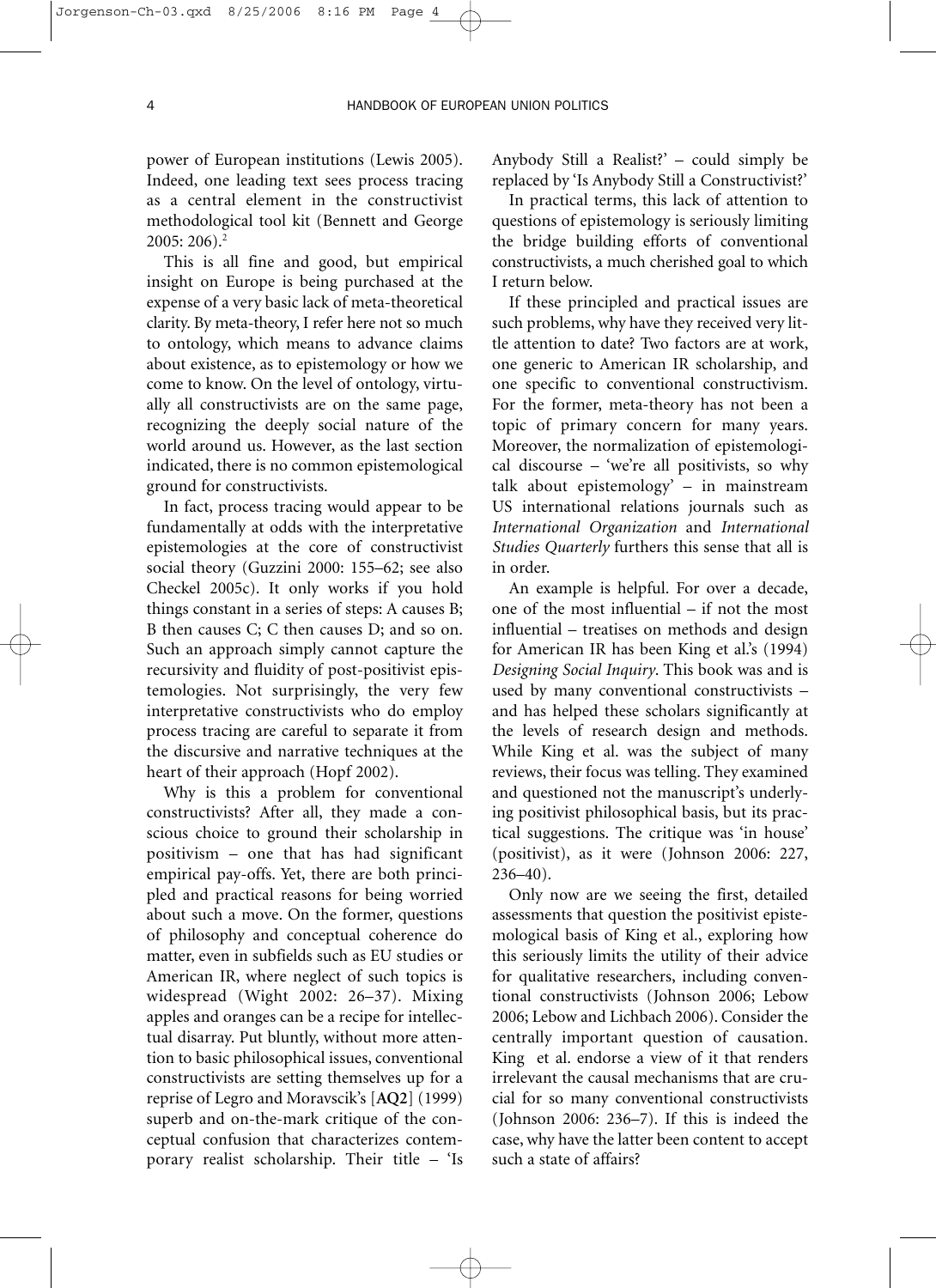At this point, my story intersects with the second, conventional-constructivist-specific, reason for why epistemology has been neglected. Virtually all conventional constructivists have taken their theoretical and metatheoretical inspiration from the work of Alexander Wendt. A consistent theme in Wendt's writing has been that the real metatheoretical issues to address are more ontological than epistemological, and that once we agree on ontology – as most constructivists do – the rest (epistemology) will fall into place (Wendt 1999). While this view has more recently come under attack (Chernoff 2002, 2005: ch. 2), it was appealing to many as it allowed constructivists to get on with their work without getting caught up in the complicated and at times highly personalized world of epistemological debate.

Jorgenson-Ch-03.qxd 8/25/2006

Yet, such debate and epistemological reflection can no longer be avoided. My section heading was no mistake – there *is* a 'trouble with positivism'. As many interpretative and critical/radical constructivists have noted (Zehfuss 2002: chs. 1, 6; and, especially, Guzzini 2000), conventional constructivists do need more carefully to explicate their epistemological assumptions. This is true in general and all the more so for those who endorse methods like process tracing. And such a rethink will likely require a turn to postpositivist philosophies of science.

To develop this line of criticism, I consider the debate about bridge building between rational choice and constructivism, and how it has been applied to EU studies. This has been an exciting and, increasingly, controversial topic among constructivists in recent years. Researchers have followed up general calls for bridge building (Adler 1997) with increasingly sophisticated conceptual schemas for fitting constructivism better with its rivals. These include ideas on how one can integrate the ideational and the material, game theory and social constructivism, strategic-choice and cognitive perspectives, and other-regarding and self-interested behaviour (Katzenstein et al. 1998; Lebow 2001; Lepgold and Lamborn 2001; Fearon and Wendt 2002; Hemmer and Katzenstein 2002). At the level of research designs and strategies, scholars have been equally creative, advocating notions of sequencing, domains of application and scope conditions as ways to integrate constructivism with its theoretical rivals (March and Olsen, forthcoming [**AQ1**]).

Most importantly, though, a growing number of empirical projects are testing these integrative schemes and designs on a variety of different topics in Europe or EU studies. These include institutional theory and the European Union (Caporaso et al. 2003a); compliance and European regional organizations (Kelley 2004); compliance and the European Union (Boerzel 2002; Tallberg 2002; Beach 2005); international institutions and socialization in Europe (Checkel 2005b); and the transposition of EU directives (Dimitrova and Rhinard 2005; Mastenbroek 2005). Collectively, these bridgebuilding efforts demonstrate that scholars have gotten down to the hard work of better specifying their alternative constructivist and rationalist theories, thus providing more complete yet still methodologically sound explanations for understanding developments in the EU or Europe more generally.

The point of increasing controversy is that the bridges being built have just one lane, going from conventional constructivism to rational choice (Zehfuss 2002: chs.1–2). Given that in principle they could have two lanes (with the second going from conventional constructivism to interpretative and critical/ radical work) we need to understand better why this is not happening. If conventional constructivists are metatheoretically inconsistent, then these bridge builders face a more practical problem of constructing multi-lane bridges. In both cases, however, the culprit is positivism (see also Friedrichs 2003: 2–7).

Epistemology is thus not so easy to get around, and this is all the more true at the dayto-day, empirical levels. To see why, return to the Caporaso et al., EU/institutional-theory process-tracing, bridge-building project. Caporaso et al. had hoped to include one or more interpretative constructivists doing work on European integration. As they thought about it more, however, worries arose. How would they integrate these individuals into the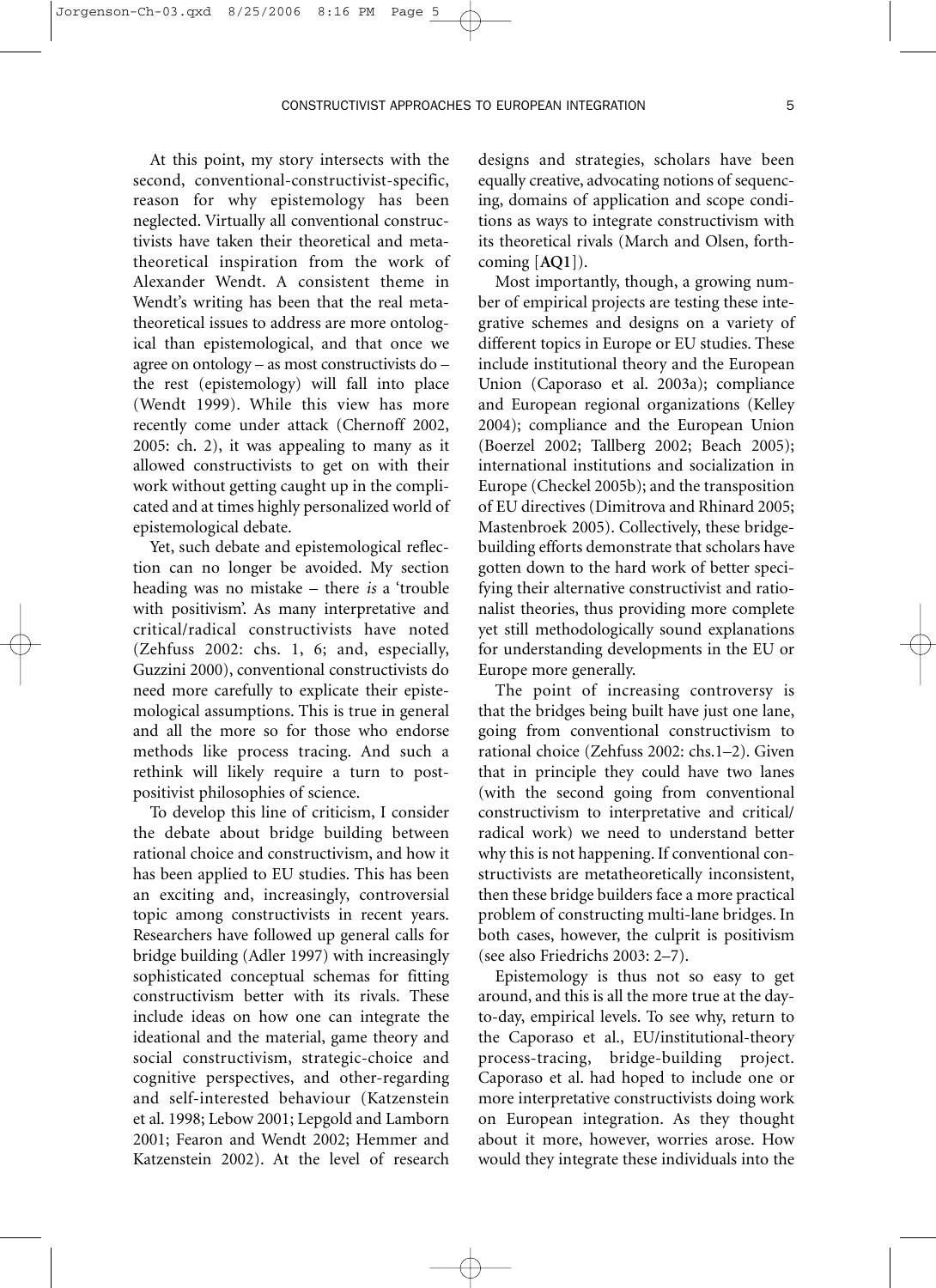collaboration? Would their emphasis on why questions unfairly limit and constrain the interpretative focus on how? How would (could?) interpretative constructivists implement a process-tracing technique within their own discursive studies?

In the end, they chose not to include such scholars, not out of sinister motives to delegitimize research agendas, but out of a practical concern to finish within a reasonable time frame. In the project's introduction, they discuss this dilemma.

This choice bears an inevitable cost in the practical exclusion of a body of scholarship of a different epistemological bent. We thus knowingly proceed partially and incrementally, aware of the terrain left uncovered. If Aspinwall and Schneider are right in suggesting that transcending epistemological differences represents a bridge too far, then our choice is one that prevents the best (epistemological agreement) from being the enemy of the good (intraepistemological, intertheoretical progress) (Caporaso et al. 2003b: 24–5).

This is not an ideal state of affairs. Basically, it implies that we build bridges where we can control for epistemology, which, in turn, means they have only one lane – be it in the study of EU institutions or elsewhere. As Sil (2000: 354) has argued more generally, continuing epistemological disagreements 'militate against the emergence of a genuinely collaborative, truly integrated field of comparative analysis' (see also Forum Debate 2003).

This is where interpretative and critical/ radical constructivists studying Europe can offer their conventional colleagues a helping hand. The former, who tend to highlight much more questions of meta-theory,<sup>3</sup> could well argue that the conclusions in that last paragraph are too bleak. Indeed, if one takes epistemology – in its various post-positivist guises – more seriously, there may be hope for the process tracers and bridge builders.

One possible post-positivist starting point would be scientific realism. The latter is a philosophical position, one that should be sharply distinguished from the various forms of theoretical realism in IR. Developed by philosophers such as Hilary Putnam and Roy Bashkar, it is the 'view that the objects of scientific theories are objects that exist independently of investigators' minds and that the theoretical terms of their theories indeed refer to real objects in the world' (Chernoff 2005: 41). For many scientific realists, these 'real objects' are precisely the causal mechanisms highlighted in conventional constructivist, process-tracing case studies of European institutions (Risse-Kappen 1995; Schimmelfennig 2003, for example). Scientific realism is also epistemologically opportunist in that 'no one method, or epistemology could be expected to fit all cases' (Wight 2002: 36; more generally, see Lane 1996).

With such qualities, it would seem ideally placed both to give process tracing conceptual grounding and – equally important – create an epistemological platform broad enough to unite nearly all constructivists in a renewed effort at (multi-lane) bridge building. Indeed, pragmatic realism – as Adler (2002: 98) calls it – may 'provide a way to consolidate the common ground within IR constructivism'.

Given such conceptual foundations, process tracers and bridge builders can then begin to ask hard questions about their community standards – standards anchored in a philosophically coherent base. What counts as good process tracing? How do we know process tracing when we see it? How can discourse/textual and process-tracing approaches be combined in any bridge building effort (see also Hopf 2002)? Does bridge building require a special methodology of its own?

Answers to such questions need not only come from scientific realism. Analytic eclecticism (Katzenstein and Sil 2005), various forms of pragmatism (Cochran 2002; Johnson 2006) or conventionalism (Chernoff 2002, 2005) can achieve the same end. That end is to give IR – in my case, constructivists studying Europe – a middle-ground philosophy and epistemology that can fill the vast methodological space between American-style positivism and European post-structuralism (see also Lebow and Lichbach 2006: ch.1).

# METHODS AND THE LINGUISTIC TURN

In recent years, there have been a growing number of calls by both conventional and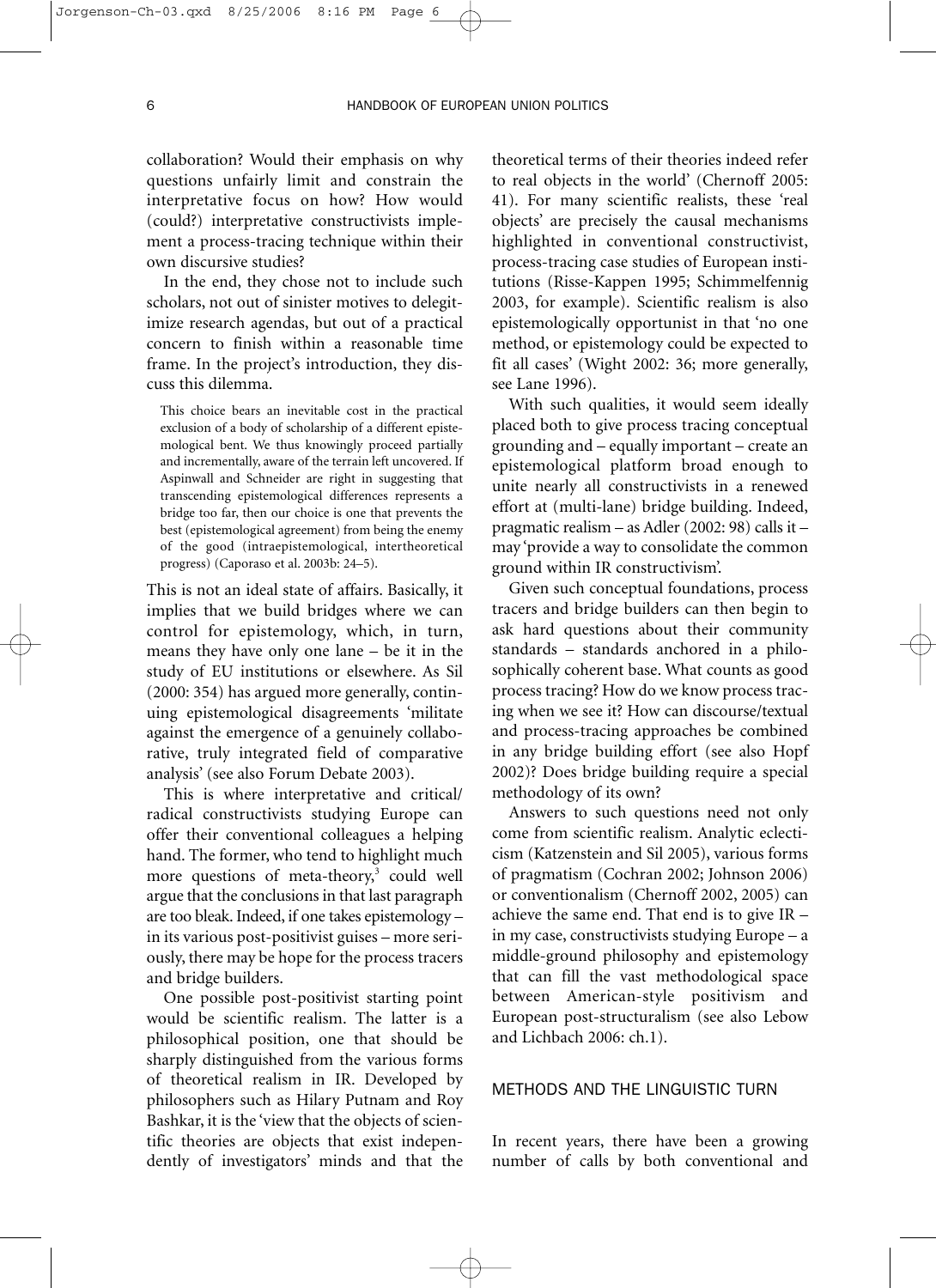interpretative constructivists for greater attention to methods (Milliken 1999; Adler 2002: 109–11; Neumann 2003). This trend needs to continue, with future methodological discussions transcending the positivistinterpretive epistemological divide (see also Lin 1998; Caprioli 2004).

The importance of such boundary crossing can be seen in the following example, taken from my own, conventional constructivist work on new citizenship and membership norms in Europe. I have been concerned with tracking the initial development of these norms within committees of several European regional organizations. My hunch was that arguing dynamics played some role in these settings, thus shifting the preferences of national agents. In theorizing such processes, I turned to a laboratory-experimental literature on persuasion taken from social psychology, from which I developed hypotheses on the roles of agent properties (for example, their degree of authoritativeness) and of privacy in promoting persuasion (Checkel 2001; see also Johnston 2001, forthcoming [**AQ3**]). To test these arguments, I relied on a traditional positivist methodological tool kit – process tracing, triangulation across sources and interviews (Checkel 2003).

When I presented my findings at several meetings, however, interpretative constructivists pointed to a theoretical-methodological gap in the analysis. Particular agents are not only persuasive because they are authoritative or because they argue in private. Their arguments are also persuasive because they are enabled and legitimated by the broader social discourse in which they are embedded. Did a particular agent's arguments in a particular committee resonate with this broader social discourse?

Constructivist colleagues were thus suggesting that I had lost sight of the (social) structural context. In positivist-empiricist terms, I had a potential problem of omitted variable bias, while, for interpretivists, the issue was one of missing the broader forces that enable and make possible human agency. Whatever you call it, the point and lesson are the same. To provide a more complete account of persuasion's role, it will be necessary to supplement my positivist methodologies with others grounded in interpretative techniques (see also Jacobsen 2003: 58). This theme of epistemological crossfertilization can be developed in more detail by exploring how various constructivists studying the EU and Europe have operationalized the linguistic turn.

#### Taking Language Seriously

Knowledgeable readers may be puzzled by this subtitle. Do not constructivists already take language very seriously? After all, it is a central analytic category in their narratives and causal stories. Interpretative and critical/radical constructivists focus on discourse, speech acts and textual analysis. The conventional sort, by theorizing roles for arguing, persuasion and rhetorical action, see language as a causal mechanism leading to changes in core agent properties. Thus, the question is not 'whether language is important; the question is rather *which* approach to language' – and, I would add, how to use it as a practical research tool (Fierke 2002: 351 [emphasis in original]).

For interpretative and critical/radical scholars studying the EU and Europe, a central challenge is to continue the methodological discussion begun by individuals like Milliken and Neumann. Among the issues that should be addressed are the proper balance between textual approaches and those emphasizing practice (Hopf 2002: 269–70; Neumann 2002), and the degree to which these scholars need explicitly to describe and justify the sources and techniques they use to reconstruct discourses (Milliken 1999). On the latter, I am not suggesting a positivist primer that puts discourse into variable language or seeks to establish a single way of conducting such analyses. Rather, the time is ripe for further debate about best practices for those working with discourse and texts.

The importance of such a move is highlighted by two examples, one specifically on the EU and one on Europe more generally. On the former, Schwellnus has recently developed an innovative argumentative approach for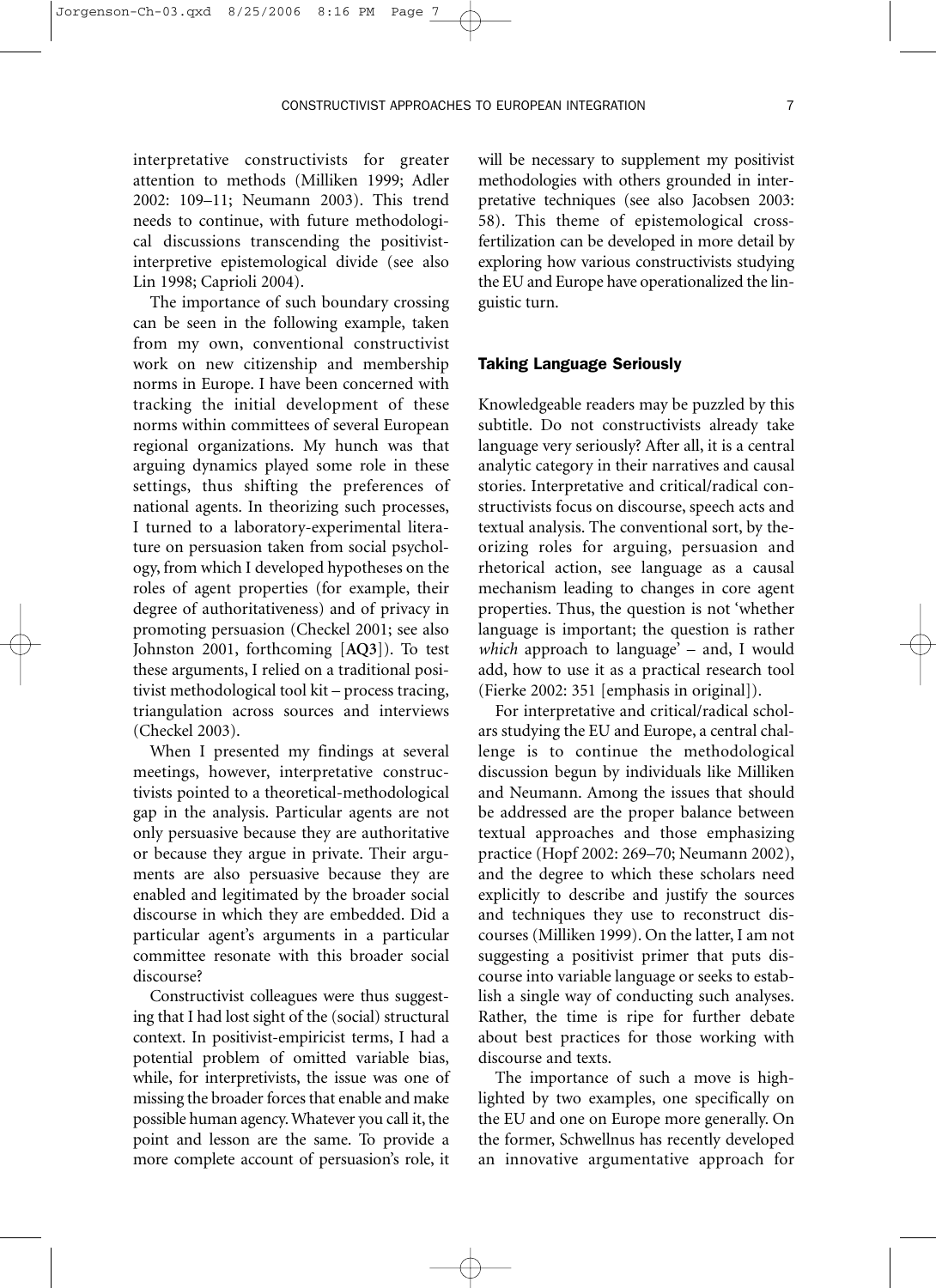exploring the role of norms in the process of EU enlargement. Convincingly showing the limitations of conventional constructivist approaches to EU enlargement that view arguments as causes for action (Schimmelfennig 2003), Schwellnus adopts an interpretative stand-point that instead explores the role of arguments in providing reasons and justifications for action. This is then applied to the case of Polish accession to the EU and the issue of minority rights. Schwellnus (2005a, b: 62–70) thus begins to operationalize and apply empirically arguments about arguing.

A key phrase in that last sentence is 'begins to operationalize'. Indeed, the reader is often left wondering how the rich textual analysis was actually conducted. How do we know that certain arguments about minority rights became dominant? What was the pool of source material? What were the counting rules? How were choices made by the author? We are never told, which is a pity for it undercuts the plausibility of the story Schwellnus so nicely otherwise tells. Put differently, the reader needs to know the (interpretive) community standards to which the author adheres when applying his argument empirically. Given that his is decidedly not an 'anything goes' post-modern project, these issues must be addressed.

A second example concerns the exercise (or lack thereof) of German military power in a radically changed post-Cold War Europe. In a richly empirical study, Maja Zehfuss offers a critical/radical constructivist account of contemporary Germany's role in international military operations. Her goal is not to explain why German policy took certain directions – intervening or not in a disintegrating Yugoslavia in the 1990s, say. Consistent with an epistemological underpinning that draws upon the work of scholars like Derrida, Zehfuss instead shrinks the gap between analyst and object, exploring the political responsibility of scholars in studying and interpreting German policy in particular ways. In this manner, she captures the ethical and critical dimensions that are so often missing in conventional and interpretative constructivist studies on the EU or Germany more specifically (Banchoff 1999; Rittberger 2001: ch. 5).

Zehfuss's method for connecting theory and empirics is discourse analysis. Yet, quite surprisingly – and especially for a volume with such a strong empirical focus – the reader is given no indication for how this analysis will be conducted. Surely, Zehfuss has some rules or hunches for identifying when normative commitments are 'shared amongst a number of people', for recognizing 'prominent narratives', or for how she identifies and reconstructs instances of 'shared meaning' (Zehfuss 2002: 120–2, 127–8). Her silence raises questions about the validity and reliability of the reconstructions, which, as Hopf (2002) so nicely shows, are key issues for critical/radical constructivists as well.

In sum, interpretative and critical/radical constructivists studying the EU and Europe could profit from more sustained attention to methods (see also Waever 2004: 213–14). Here, their conventional constructivist counterparts might offer a useful role model regarding methodological self-awareness.4 The point would not be to mimic the particular methods employed by the latter. Process tracing is not what Zehfuss's study requires! Rather, the goal would be to state, operationalize and adhere to the appropriate community methodological standards given the questions asked (see also Hopf 2006; Lebow 2006: 10). This is precisely the achievement of the best conventional constructivist work on the EU or Europe more generally (Farrell and Flynn 1999; Parsons 2003; Smith 2004b; Lewis 2005; Sedelmeier 2005).

#### Taking Arguing Seriously

For a second group of conventional and interpretive constructivists, the challenge is of a different sort. In this case, it is time for a discussion and debate between proponents of arguing-deliberation and persuasion perspectives. Both groups are united in a concern for exploring how social communication and language can affect the outcomes and dynamics of European and international politics. Both also operate with a much thicker conception of language than rational choice scholars – one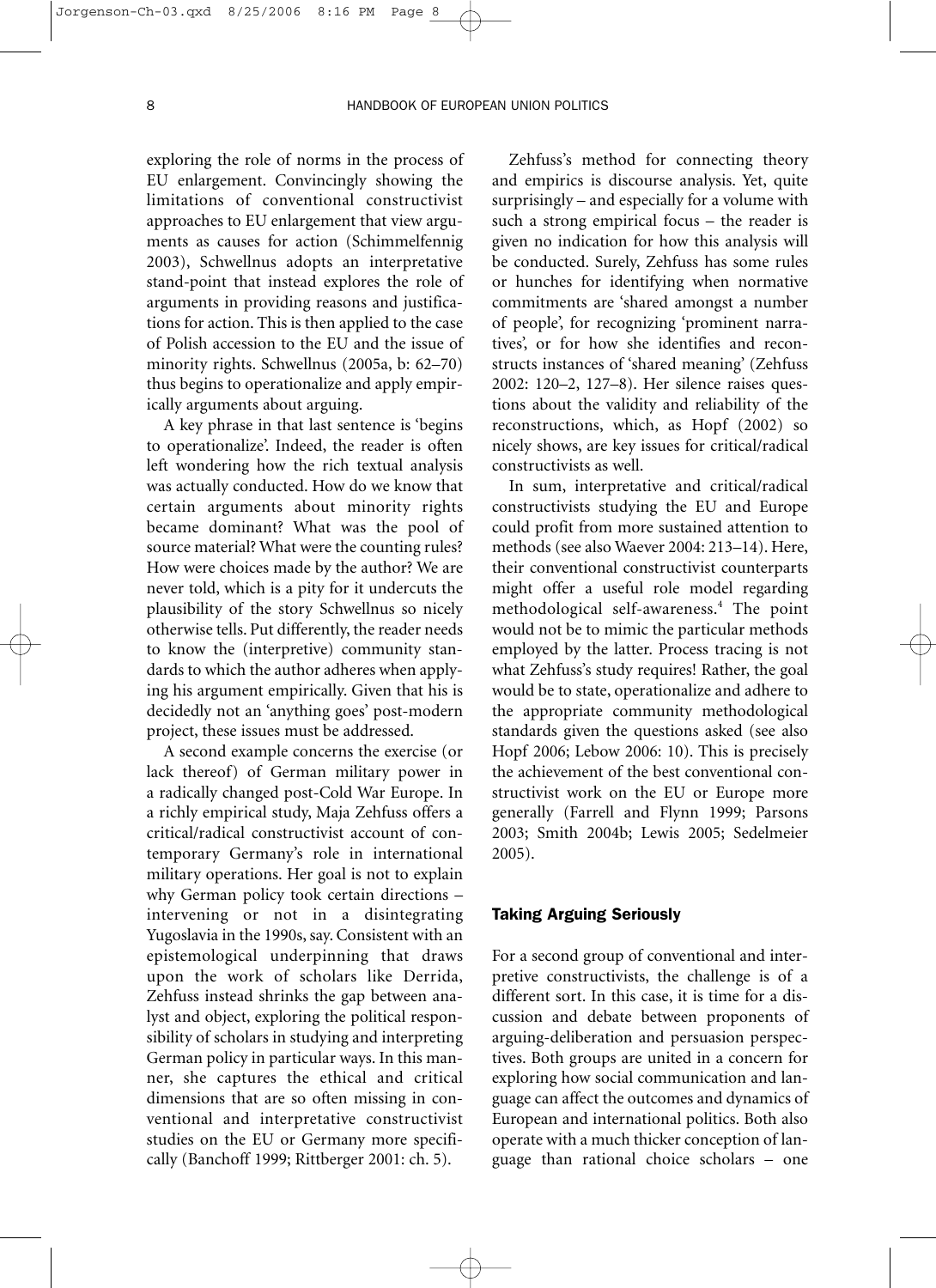where language constitutes the identities and interests of actors, and not merely constrains them.

Despite such common ground, the two groups disagree on the best micro-mechanism for studying language. Students of arguing draw upon Habermas' theory of communicative action (Lynch 1999, 2002; Risse 2000; Sjursen 2002; Forum 2005), while proponents of persuasion make use of insights drawn from social psychology and communications theory (Johnston 2001; Checkel 2003).

This debate should have a theoretical, methodological and empirical component. Theoretically, a key question is whether Habermas' social theory can be specified and operationalized in such a way as to allow for the development of a robust empirical research programme. Risse (2000) has suggested this is possible. However, scholars like Johnston have questioned the very basis of Habermas' theory, arguing that the real heavy lifting in his approach is done by persuasion (Johnston 2001). It is thus not the force of the better argument that changes minds, as students of Habermas would claim. Rather, arguments carry the day when advanced by individuals with particular characteristics who operate in particular kinds of institutional settings that are conducive to persuasion.

Methodologically, a central challenge for proponents of both arguing and persuasion is recognizing it when they see it. While scholars like Johnston (forthcoming [**AQ3**]) have proposed specific methodological strategies, we still have only preliminary empirical tests of them, especially as applied to Europe and the EU (Sjursen 2002; Checkel 2003; Pollack 2003). Moreover, there is continuing and worrying confusion on the question of agency. In particular, do robust explanatory claims about arguing and persuasion need to control for actor motives? Habermasians answer in the negative (Schwellnus 2005a), while students of persuasion suggest that 'getting between the earlobes' is both necessary and possible (Johnston 2001; Gheciu 2005b).

Empirically, a key question is how publicity affects dynamics of arguing and persuasion. Students of arguing see publicity's role as

critically important. Making arguments publicly – to an audience – means one must provide reasons and give justifications. This very act renders unimportant the search for motivations as publicity induces an agent to behave in a way that is perceived as impartial and credible, even if – deep down – he/she is being strategic and hypocritical (Eriksen and Fossum 2000: 48–9; Kleine and Risse 2005: 11–12). Moreover, the gap between what is publicly stated and privately believed will likely shrink over time as preferences are adapted to behaviour (Elster 1998: 111; see also Zürn [**AQ4**] and Checkel 2005: 1053–4). Theorists of persuasion argue the exact opposite. That is, publicity creates a situation where agents are more likely to play to the audience and 'grand stand' than to rethink their basic preferences. In contrast, privacy creates a setting where actors can truthfully speak their minds and argue in a principled way (Checkel 2001; Johnston 2001; see also Kleine and Risse 2005: 12).

Ironically and very much in keeping with a central theme of this essay, both sides in this debate would benefit by rethinking, or perhaps better said, broadening their respective epistemological starting point. For Habermasians, a turn to positivism would have two benefits. For one, it might better alert them to the highly instrumental view of theoretical concepts they are developing (Wight 2002: 29, 41), and how this will lead them down the same problematic theory-building route as the rational choice theorists they so often criticize. The latter build their theories – in a very instrumental fashion – on 'as if' assumptions. Agents act as if they are egoistical and self-interested.

If agent motivations are likewise bracketed as we develop theories on the role of arguments, we end up with the same type of 'as if' reasoning, only now assuming that agents are other-regarding and moved by the force of the better argument. In both cases, the result is weak substantive theory that tells us little about how preferences are actually constituted (see also Wendt 1999: 119–22).

For students of European institutions, this matters – tremendously. From numerous sources – memoir literature, observations of the recent constitutional convention, interviews – we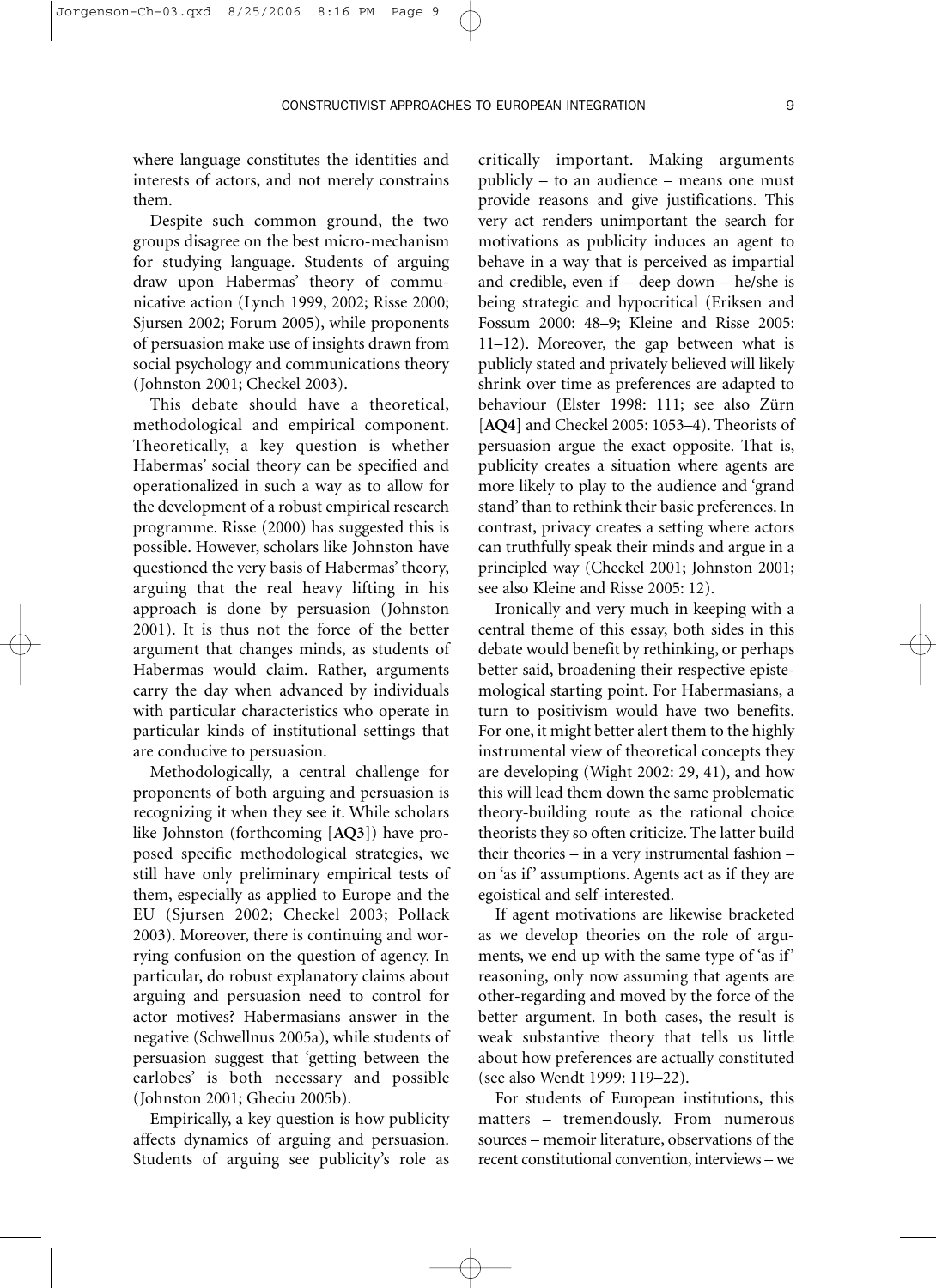know that arguments and elements of deliberation are present and seem to play an important role in the integration process. Missing is the substantive theory that might better tell when and under what conditions they matter. Here, a little positivism could help. Indeed, substantive theories about arguing and deliberation do exist, but are being developed by IR scholars who have integrated Habermasian insights with elements of positivism (Lynch 1999, 2002; Mueller and Risse 2001; Crawford 2002; Deitelhoff and Mueller 2005; Kleine and Risse 2005).

There is a second – an equally important – reason why a bit of positivism might be healthy for Habermasian students of the EU. Many of these scholars, like Habermas himself, are normative theorists. Yet, the best normative theory updates its arguments in light of new empirical findings – findings typically anchored in a positivist epistemological frame. On the hotly debated question of publicity, for example, several recent projects, which examine both European and international institutions, report that publicity has precisely the negative affects predicted by persuasion theorists (Deitelhoff and Mueller 2005: 174; Naurin, forthcoming [**AQ5**]; see also Stasavage 2004: 696, *passim*). This result must have some bearing on the normative argumentation. As Lebow (2006: 17–180 so nicely puts it, 'normative theorizing must deal with facts just as empirical research must address norms. They do not inhabit separate worlds'.

Proponents of persuasion in this debate face the opposite problem – a surfeit of substantive, problem-solving theory. These scholars have advanced hypotheses for when persuasion should have causal force and begun developing methodological tools for measuring such dynamics in the European context (Gheciu 2005a; Lewis 2005). Absent, however, is criticalethical reflection concerning the implications of their findings.<sup>5</sup>

Consider recent conventional constructivist work on persuasion that assesses the socializing power of European institutions – that is, the degree to which bodies like the European Commission induce a (partial) shift in the allegiances and identities of national agents. Are such value shifts normatively desirable? What are the implications for democratic and legitimate governance within and beyond the European nation state? These questions are centrally important, but remain unanswered (Checkel 2005b; see also Zürn [**AQ4**] and Checkel 2005: 1072–4). To address them, recourse to critical epistemologies and perspectives will be necessary; positivism and problem-solving theory will not be enough.

# CONCEPTUAL LACUNA – WHERE'S POWER?

Those familiar with the EU literature – and especially that on its foreign and security policy – might question whether there is any such conceptual gap. We have numerous studies of normative or civilian power Europe, and of the EU's will and ability to exercise soft power (Manners 2002; Hyde-Price 2004; Smith 2004a; Sjursen 2006b). Missing in this discussion and in much of the constructivist literature on Europe and the EU more generally, however, is an understanding of power that is both more hard-edged and multi-faceted. By hard-edged, I simply mean the compulsive face of power (the ability of A to get B to do what B otherwise would not do).

By multi-faceted, I refer to conceptions of power that go beyond this standard coercivecompulsive notion to capture its institutional and productive dimensions as well. Specifically, institutional power is actors' control of others in indirect ways, where formal and informal institutions mediate between A and B; working through the rules of these institutions, A constrains the actions of B. Productive power is generated through discourse and the systems of knowledge through which meaning is produced and transformed (Barnett and Duvall 2005: 51, 55, *passim*; see also Bially Mattern 2004, 2005: ch. 4).

It is the students of deliberation and conventional constructivists studying the EU who have been especially remiss in neglecting power's role. With Habermasian studies of deliberation and arguing in EU institutions,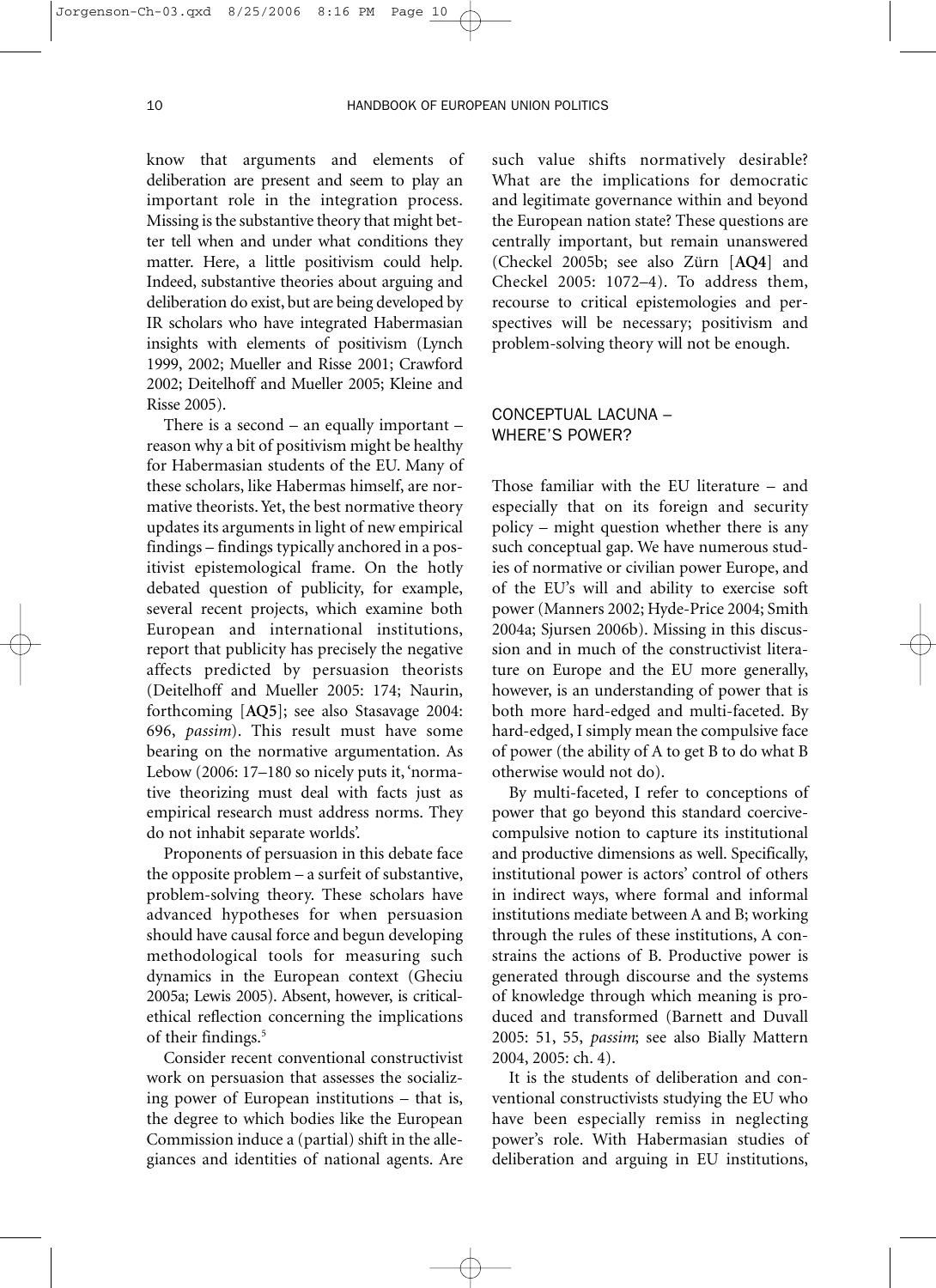one gets the sense that compulsory power is present but nonetheless ignored (Joerges and Neyer 1997a, b; Neyer 2003; Magnette 2004). As Hyde-Price (2006: 218, citing E. H. Carr) argues more specifically on deliberative studies of EU foreign and security policy, there often seems to be an 'almost total neglect of power'. It makes matters no better to invoke power, but to do so in ways that run counter to commonsense understandings. One analyst, for example, defines the EU's 'communicative power' as the ability of its policies and principle to endure critical public scrutiny (Sjursen 2006a: 174).

Jorgenson-Ch-03.gxd 8/25/2006

Thus, while Habermas may enjoin us to background power (Risse 2000), reality is more complex. One need not be a hard-nosed intergovernmentalist or bargaining theorist to recognize the plain truth that arguments are often used to shame, twist arms and compel, as a growing conventional constructivist literature in IR and EU studies confirms (Keck and Sikkink 1998; Risse et al. 1999; Schimmelfennig 2003).

For sure, compulsory-coercive power is mentioned in many of these Habermasian studies. However, they are typically not designed to test competitively the 'power of the better argument' against the power-based alternative explanation, where arguments are used to compel. Given that empirical research in this tradition appears to draw upon a standard positivist toolkit (Haacke 2005: 185–6; Romsloe 2004; Sjursen 2004: 117), such competitive testing is a requirement, not an option (see also Pollack 2003).

Conventional constructivist studies of persuasion and socialization in the EU provide a second example of power's under-specified role, in this case, missing its institutional and productive dimensions. The earlier critique (above) of my own work on persuasion was precisely about a neglect of productive power. Yes, acts of persuasion occurred in the institutional settings studied (Checkel 2001, 2003), but productive power – the background, discursive construction of meaning (see also Doty 1993: 299) – likely played a role as well. It did this by enabling and legitimating the arguments of individual persuaders.

In addition, institutional power would seem to play a central, albeit unspecified, role in conventional constructivist studies of socialization within European institutions (Checkel 2005b). All too often, this work reifies institutions, imbuing them with fixed values and meaning, but not asking from where these came or why certain ones are simply absent (see also Johnston 2005). Why does the EU, say, promote one conception of minority rights vis-àvis candidate countries, but refuse to apply this same standard to its own member states (Schwellnus 2005a, b)? Perhaps this discrepancy (and hypocrisy) is explained by the exercise of institutional power, in this case, the ability to keep certain issues off the EU agenda.

The bottom line is that both Habermasians and conventional constructivists studying the EU need to bring power back in, and should do so in two ways. Epistemologically, they will need to draw upon insights from interpretive and critical/radical forms of constructivism, where power plays a much more central role (Waever 2004). In disciplinary terms, they should look to IR theory, where there is renewed interest in the conceptualization and study of power (Guzzini 1993; Barnett and Duvall 2005; Bially Mattern 2005; Hurrell 2005).

# DOMESTIC POLITICS AND THE EUROPEAN PROJECT

There is an understandable temptation when studying the EU and other European institutions not to worry too much about – or, more formally, to bracket off – domestic politics. After all, much is happening in Europe – supranational polity building, the creation of the Euro, socialization beyond the nation state, the constitutionalization of the EU, the creation of an European identity – that is strongly suggestive of a Westphalian system being transformed and of a nation state in retreat. While recognizing the undeniable importance of such trends and facts, it would be a signal mistake for scholars to neglect the domestic and national. Unfortunately, all too many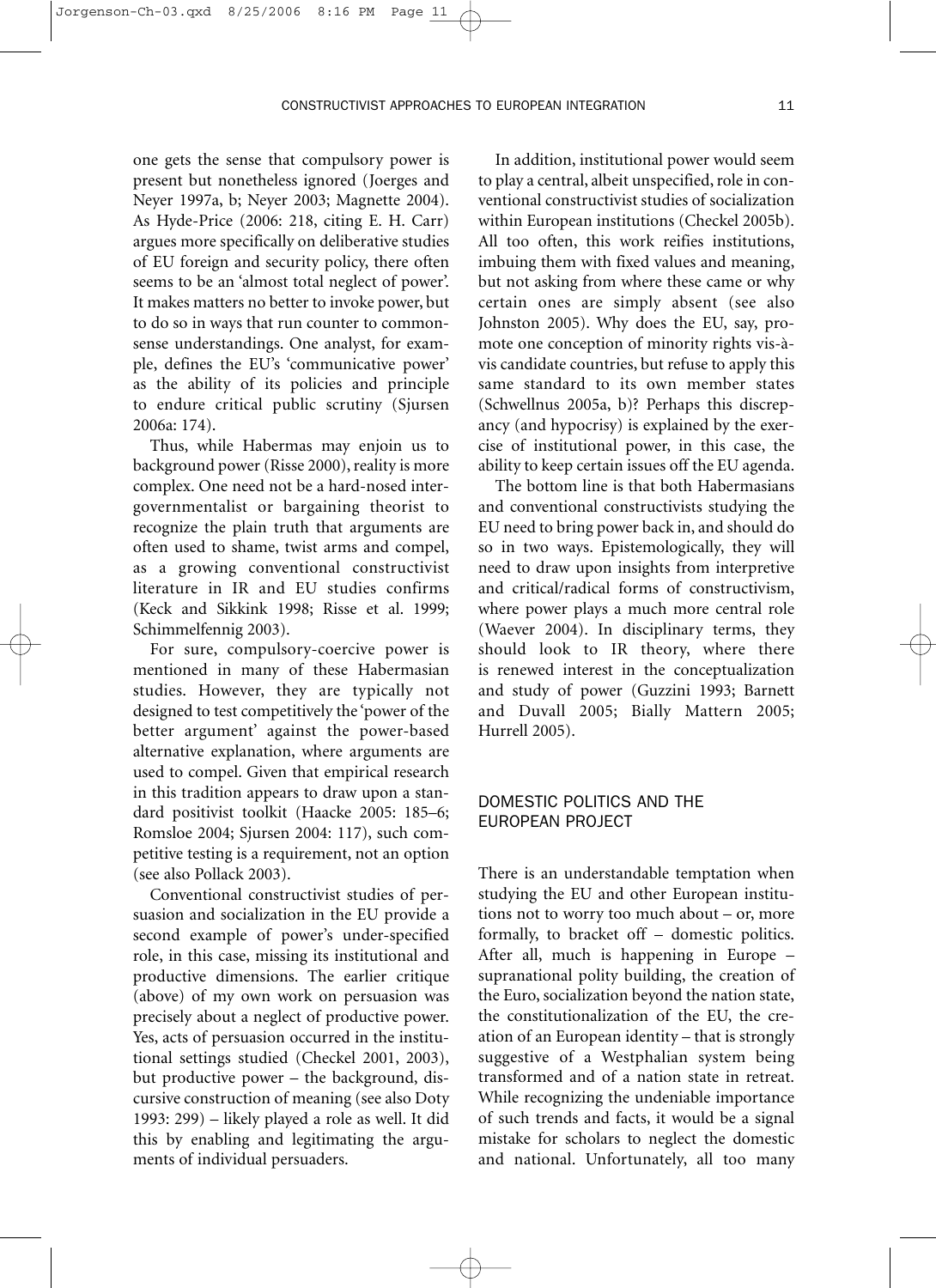researchers – be they classic integration theorists or constructivists – commit precisely this error (see also Zürn [**AQ4**] and Checkel 2005: 1068–72).

Start with those integration warhorses – neofunctionalism and intergovernmentalism. Both focused overwhelmingly on the European level, seeking to explain supranational loyalty transfers or interstate bargaining, respectively. More recent approaches – supranationalism, policy networks, institutional analysis – have continued the European-level focus, albeit with a broader range of dependent variables – from the emergence of European governance structures to the multi-layered nature of European policymaking (Diez and Wiener 2004).

In all this work, systematic attention to, let alone explicit theorization of, domestic politics is notable mainly by its absence. For sure, the domestic is present in integration theory. As Haas argued many years ago,'nationally constituted groups' – largely in the form of political elites – play a central role in integration (Risse 2005: 293, quoting from Haas 1958).

More recently, the starting point for Moravcsik's liberal intergovernmentalism is a clear specification of domestic interests. Yet, these are simply read off a country's structural position in the global political economy (Moravcsik 1998). Such arguments by Haas and Moravcsik, while intriguing, are not the same as a theory of domestic politics. A similar theoretical gap is also found in Europeanization studies (Caporaso et al. 2001: ch. 1) and work on multi-level governance (Hooge [**AQ6**] and Marks 2001).6

Do constructivists studying the EU or Europe avoid this trap, instead robustly theorizing the domestic political? It would appear not. Consider recent work on two quintessentially constructivist topics – socialization and identity. A central finding of this research is that domestic politics play a key, if undertheorized, role in any socialization dynamic or process of identity change in the EU or in Europe more generally. Depending upon the author and his/her disciplinary and epistemological orientation, European identity or socialization experiences appear to be shaped decisively by a wide array of domestic factors – deeply entrenched social discourses, previous bureaucratic experience, or the structure of national institutions (Risse and Maier 2003).

Several examples highlight the extent of this theoretical under-specification. In her study of NATO and socialization, Gheciu (2005a, b) argues that noviceness plays an important role in determining the likelihood of successful socialization. Using a more explicit domestic politics language, one might simply argue that noviceness is all about measuring the degree of national bureaucratic or cultural embeddedness of particular individuals.

Schimmelfennig (2005) theorizes that socialization outcomes promoted by the EU and other European institutions are heavily influenced by the structure of domestic party constellations. Quantitative studies of identity change and socialization within the Commission (Hooghe 2005) or within Council working groups (Beyers 2005) exercise great care in controlling for the independent effect of domestic factors, be these prior national bureaucratic experiences, exposure to federal national structures, or the like.

While all this attention to the domestic political should be welcomed, more needs to be done (see also Gourevitch 2002). At this point, the tendency is too often for adhocism to prevail, where domestic factors are added, but unguided by some broader and overarching theoretical argument. Such arguments – be they about elites, institutions or pluralism – are readily found in work on comparative politics, a point made forcefully over a decade ago by Milner (1992). More recently, Cortell and Davis (2000: 83–4) have argued that '[f]urther research into the relationship between the effects of socializing forces on the international system and states' domestic politics is required because it remains poorly understood'. If students of international relations are going to push comparativists to give up an exclusive focus on 'methodological nationalism' in which national political systems are compared as if they were independent of each other (Zürn [**AQ4**] 2002: 248), then it is only fair to ask that students of integration – constructivists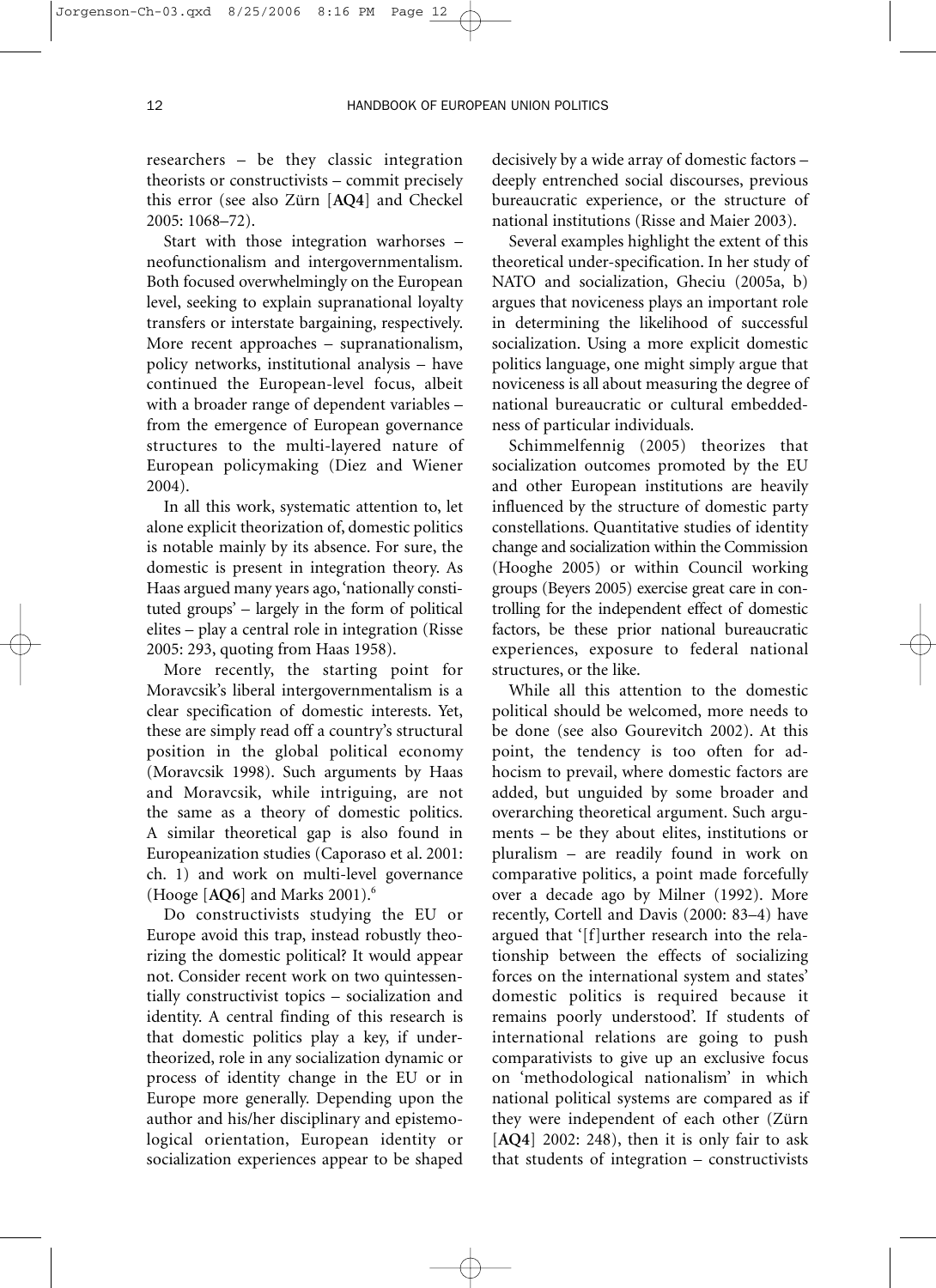or otherwise – reciprocate by systematically building arguments about domestic politics into their approaches.

Jorgenson-Ch-03.gxd 8/25/2006 8:16

In making these connections to the domestic, EU constructivists should dynamically integrate factors across different levels of analysis – national and European, in this case. Dynamic means that one goes back and forth across levels, emphasizing the simultaneity of international and domestic developments. This stands in contrast to an additive or residual variance approach – for many years the norm among integration and IR theorists – where the researcher explores one level at a time, explaining as much as possible there, before considering factors at other levels (Moravcsik 1993; Mueller and Risse-Kappen 1993).

To see the difference, consider again Hooghe's (2005) study of socialization and identity change within the European Commission. Her main finding is that much of the European-level socialization we see in the Commission is in fact a product of prior, national socialization. The approach here is basically additive, which suits her design well. Yet, an intriguing possibility is that those national-level experiences are themselves enmeshed with and shaped by European factors. A dynamic integration of the two levels could better capture such interplay (see also Risse 2005: 305).

For sure, there are complicated methodical issues involved in any such integration. With conventional constructivists, their positivist understanding of explanation presents a problem and challenge. After all, to argue and show that A is a cause of B requires that something be held constant, which is seemingly at odds with the dynamic approach sketched above. Yet, work on feedback loops (Johnston 2005) and bracketing techniques (Finnemore 1996a) suggests this particular problem is surmountable (see also Martin and Simmons 1998: 749; Katzenstein 2003: 737–9).

Interpretive and critical/radical constructivists, in contrast, would seem ideally placed to exploit the benefits of such a dynamic integration of the domestic and European. The recursivity at the heart of their epistemological world view allows precisely for an exploration of the simultaneity of international and domestic developments (Diez 1999; see also Price 1997). While no interpretivist himself, Risse has recently made a remarkably similar claim in regards to constructivist research on European identity. In what he calls a marble cake model, the various components of an individual's identity cannot be separated on different levels; rather, different components – German and European, say – 'influence … mesh and blend into each other' (Risse 2005: 296; see also Risse 2004b: 251–2).

Such a dynamic approach would benefit constructivist research on the EU/Europe in two ways. First, an emphasis on simultaneity and cross-cutting influences would keep the focus on process, where it should rightly be, given existing biases toward structural accounts in the literature. This is as true of conventional constructivist studies of European socialization (Checkel 2005a) as it is of interpretive analyses offering highly structural readings of European identity focused either on discourses (Rosamond 2001) or public spheres (Fossum and Trenz 2005).

Second, a dynamic, cross-cutting approach might better alert constructivist students of EU socialization to an understudied element in their analyses – feedback effects. What happens to the socializing agents or structures themselves – the EU Commission and Council, or the Committee of Permanent Representatives, say – when they attempt (and perhaps fail) to socialize a target group? There is a tendency for the causal arrows to point mainly in one direction: from socializer to socializee. To take one example, if would be a fascinating follow-on study to Gheciu's exploration of NATO's socializing role in Romania and the Czech republic to consider the effect on NATO if her 'baby generals' talked back, thus reversing the causal arrows (see also Johnston 2005, on emergent property effects).

My arguments on the importance of domestic politics in EU constructivist research find support in three closely related literatures. Among IR constructivists, there is now a growing recognition that, as Hopf so nicely puts it, 'constructivism [starts] at home', which in more operational terms means that 'domestic society … must be brought back into any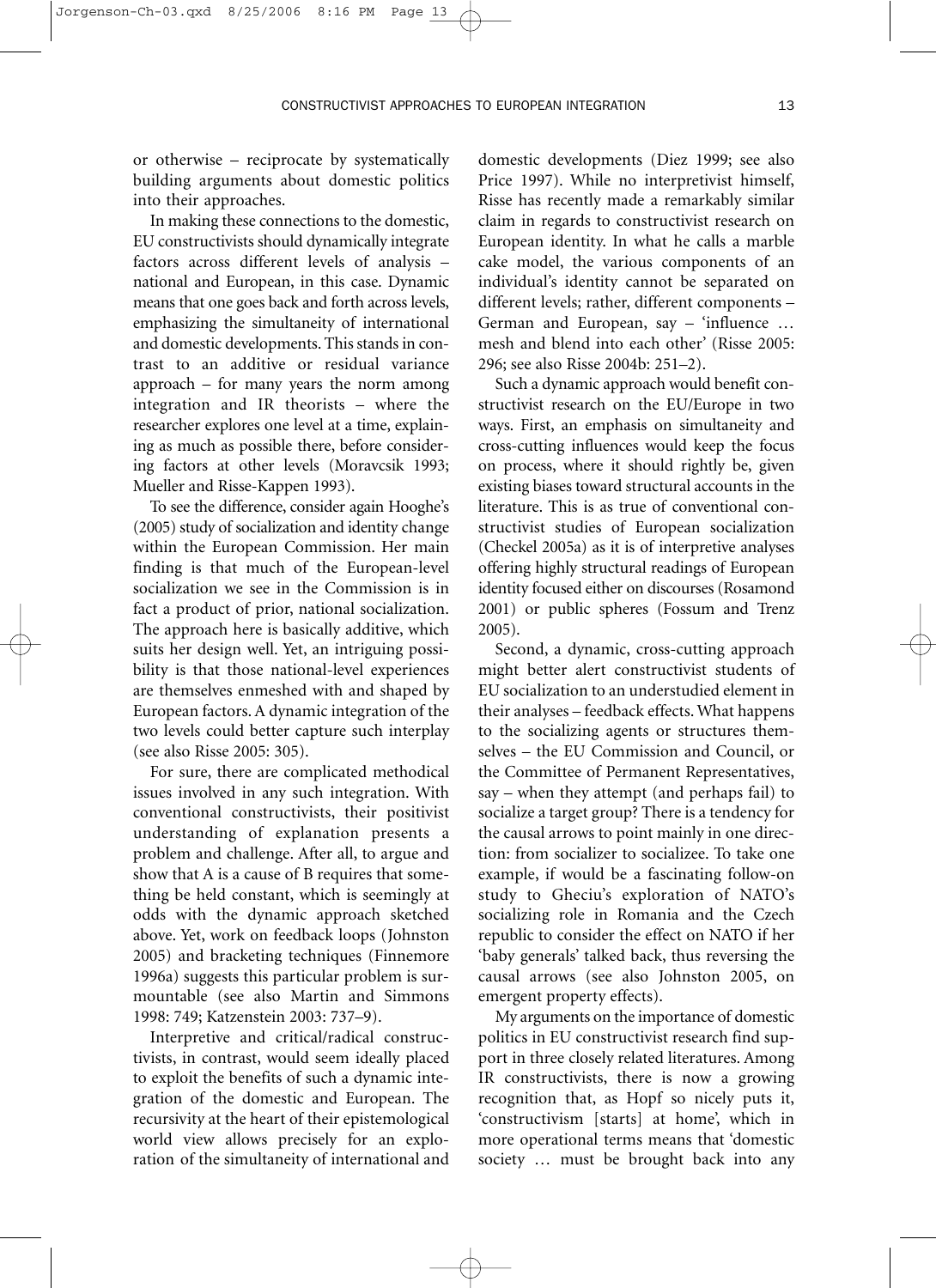constructivist account of world politics' (Hopf 2002: 1, 278).7

Within the field of European studies, two similar – and very recent – trends are at work. Scholars of integration are coming to recognize that the  $EU$  – and theory about it – is to some extent becoming a victim of its own success. The deepening of integration over the past decade and the current process of constitutionalization have spawned increasing domestic political resistance to and mobilization against the European project. In turn, this has led prominent theorists of integration to add a strong domestic politics-politicization element to their arguments. In the context of integration theory, Leon Lindberg's permissive consensus appears to have been transformed into its opposite – a constraining dissensus (Hooghe and Marks 2004: 5; see also Diez and Wiener 2004: 238–46).

In addition, new work on Europeanization emphasizes domestic cultural context, theorizing and documenting how religious communities that are at once both deeply national and transnational are likely to slow the degree of Europeanization in an enlarged European Union (Byrnes and Katzenstein, forthcoming [**AQ7**]).

# CONCLUSIONS – CAN'T WE GET ALONG BETTER THAN THIS?

To talk of a constructivist scholarly community studying Europe is to invoke an oxymoron. The devil is in that word community, for it implies shared standards and identity. As suggested throughout this essay, such common community standards – especially at the level of epistemology and methods  $-$  do not exist.<sup>8</sup> This state of affairs suggests two ways forward. The first is the path of least resistance, which means to let present trends continue. Conventional constructivists studying Europe could continue their courtship of the rationalist (US) mainstream, while Habermasian deliberation theorists could create their own life world disconnected from empirical reality – to take just two examples. However, down this path lie group think, closed citation cartels and, most important, intellectual closure.

The second way forward is more ambitious and intellectually challenging. It is a way defined by bridge building – not between rational choice and constructivism, but *within* the community of constructivist scholars studying Europe. As an American-trained academic who has lived and worked in Europe since 1996, I am often struck by the parochialism of much of the constructivist scholarship on both sides of the Atlantic.

Clearly, there are understandable (and hard to change) sociology-of-knowledge reasons why national or regional academic communities develop in certain ways (Waever 1998). Yet, the way forward – defined as better knowledge of the (European) world around us – is by connecting these diverse communities. Constructivists studying the EU have an extraordinary, real time, laboratory for addressing issues – political order within and beyond the nation state, the construction of community, the formation of actor identity and interests – of central concern to the broader disciplines. By anchoring their research programmes in these larger disciplinary frames and by speaking more to each other, they could learn an awful lot.

My call here is for conceptual and meta-theoretical *pluralism* in the constructivist study of Europe – not unity. The latter would be a recipe for a make-everyone-happy analytic and conceptual mush. Rather, the point is to encourage dialogue, conversation and mutual learning – about epistemologies, methods, power and domestic politics. Done properly, such a bridging exercise could turn the tables a decade hence, with EU constructivists teaching their disciplinary colleagues a few new tricks. Indeed, the ultimate sign of success would be if that adjective EU in front of constructivists were to vanish.

# ACKNOWLEDGEMENTS

I thank Knud Erik Jørgensen and Mark Pollack for detailed and helpful comments on earlier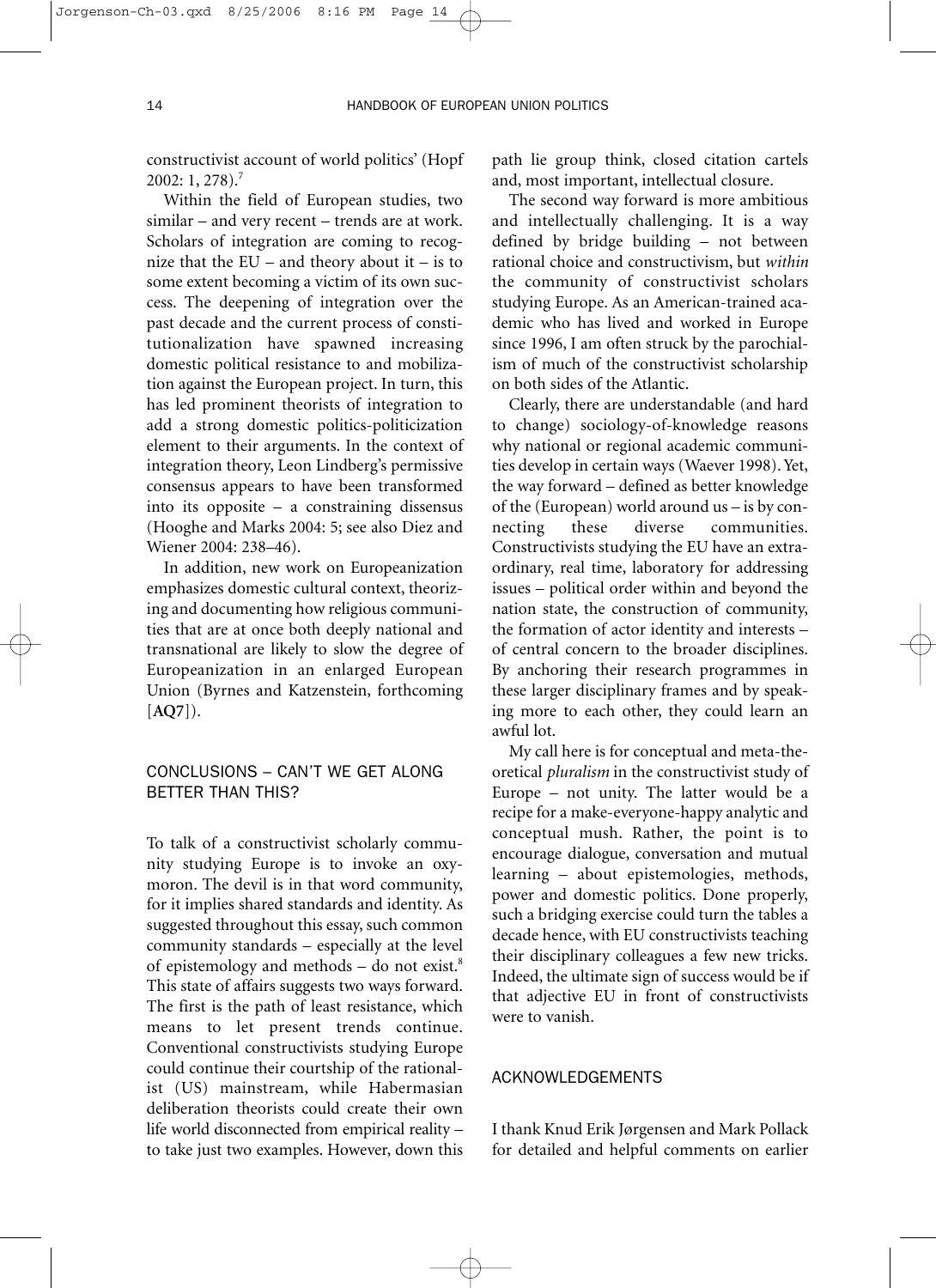drafts. Parts of this chapter were previously published in *Review of International Studies*, 30 (2004).

### NOTES

1 Not all the scholars named here would accept the designation constructivist, preferring instead to self-identify as students of deliberative democracy. I include them because, like constructivists, their underlying ontology is deeply social and they view language – arguing and deliberation, in their case – as constitutive of actor identity.

2 For sure, conventional constructivists employ methods other than process tracing – quantitative-statistical techniques or survey research, say (Finnemore 1996b). However, irrespective of methodological choice, the epistemological tension outlined below remains.

3 Consider the *European Journal of International Relations*. Recent volumes of this important outlet for interpretive and critical/radical constructivists contain a good number of essays specifically devoted to philosophy of science and epistemology.

4 For example, conventional constructivists are playing an active role in the new – and highly successful – qualitative methods organized section within the American Political Science Association. Symposium 2004.

5 This same imbalance – where positive, substantive theory far outstrips critical reflection – is found in conventional constructivist work on EU enlargement (Schimmelfennig and Sedelmeier 2002, 2005; Schimmelfennig 2003; Kelley 2004).

6 To be fair to students of Europeanization, their focus is the effects of Europe on the nation state and its domestic politics. The latter is thus their dependent variable, which one typically does not attempt to theorize.

7 Here, IR rationalists are ahead of their constructivist counterparts, as they have been working to theorize the domestic political for nearly a decade (Keohane and Milner 1996, Milner 1997, Martin 2000, for example).

8 This is where Moravcsik's (2001) hard-hitting but largely fair critique of constructivist research on the EU goes astray. He assumes a universality of (positivist) community standards where in fact none exists.

#### **REFERENCES**

- Adler, E. (1997) 'Seizing the middle ground: constructivism in world politics', *European Journal of International Relations*, 3(3): 319–63.
- Adler, E. (2002) 'Constructivism and international relations', in W. Carlsnaes, T. Risse and B. Simmons (eds), *Handbook of International Relations*. London: Sage Publications. pp. 95–118.
- Banchoff, T. (1999) 'German identity and European integration', *European Journal of International Relations*, 5(3): 259–90.
- Barnett, M. and Duvall, R. (2005) 'Power in international politics', *International Organization*, 59(1): 39–76.
- Barnett, M. and Finnemore, M. (1999) 'The politics, power and pathologies of international organizations', *International Organization*, 53(4): 699–732.
- Barnett, M. and Finnemore, M. (2004) *Rules for the World: International Organizations in Global Politics*. Ithaca, NY: Cornell University Press.
- Beach, D. (2005) 'Why governments comply: an integrative compliance model that bridges the gap between instrumental and normative models of compliance', *Journal of European Public Policy*, 12(1): 113–42.
- Bennett, A. and George, A. (2005) *Case Studies and Theory Development in the Social Sciences*. Cambridge, MA: MIT Press.
- Beyers, J. (2005) 'Multiple embeddedness and socialization in Europe: the case of council officials', *International Organization*, 59(4): 899–936.
- Bially Mattern, J. (2004) 'Power in realist-constructivist research', *International Studies Review*, 6(2): 343–6.
- Bially Mattern, J. (2005) *Ordering International Politics: Identity, Crisis and Representational Force*. New York: Routledge.
- Boerzel, T. (2002) 'When states do not obey the law: non-compliance in the European Union', Paper presented at the ARENA Research Seminar, 6 June. Oslo: ARENA Centre for European Studies, University of Oslo.
- Byrnes, T. and Katzenstein, P. (eds) (forthcoming [**AQ7**]) *Praying for Europe: Secular States and Transnational Religion in an Expanding EU*. Cambridge: Cambridge University Press.
- Caporaso, J., Checkel, J.T. and Jupille, J. (eds) (2003a) 'Integrating institutions: rationalism, constructivism and the study of the European union', Special Issue of *Comparative Political Studies*, 36(1–2): 5–231.
- Caporaso, J., Checkel, J.T. and Jupille, J. (eds) (2003b) 'Integrating institutions: rationalism, constructivism and the study of the European union – introduction', *Comparative Political Studies*, 36(1–2): 7–41.
- Caporaso, J., Cowles, M.G. and Risse, T. (eds) (2001) *Transforming Europe: Europeanization and Domestic Change*. Ithaca, NY: Cornell University Press.
- Caprioli, M. (2004) 'Feminist IR theory and quantitative methodology: a critical analysis', *International Studies Review*, 6(2): 253–69.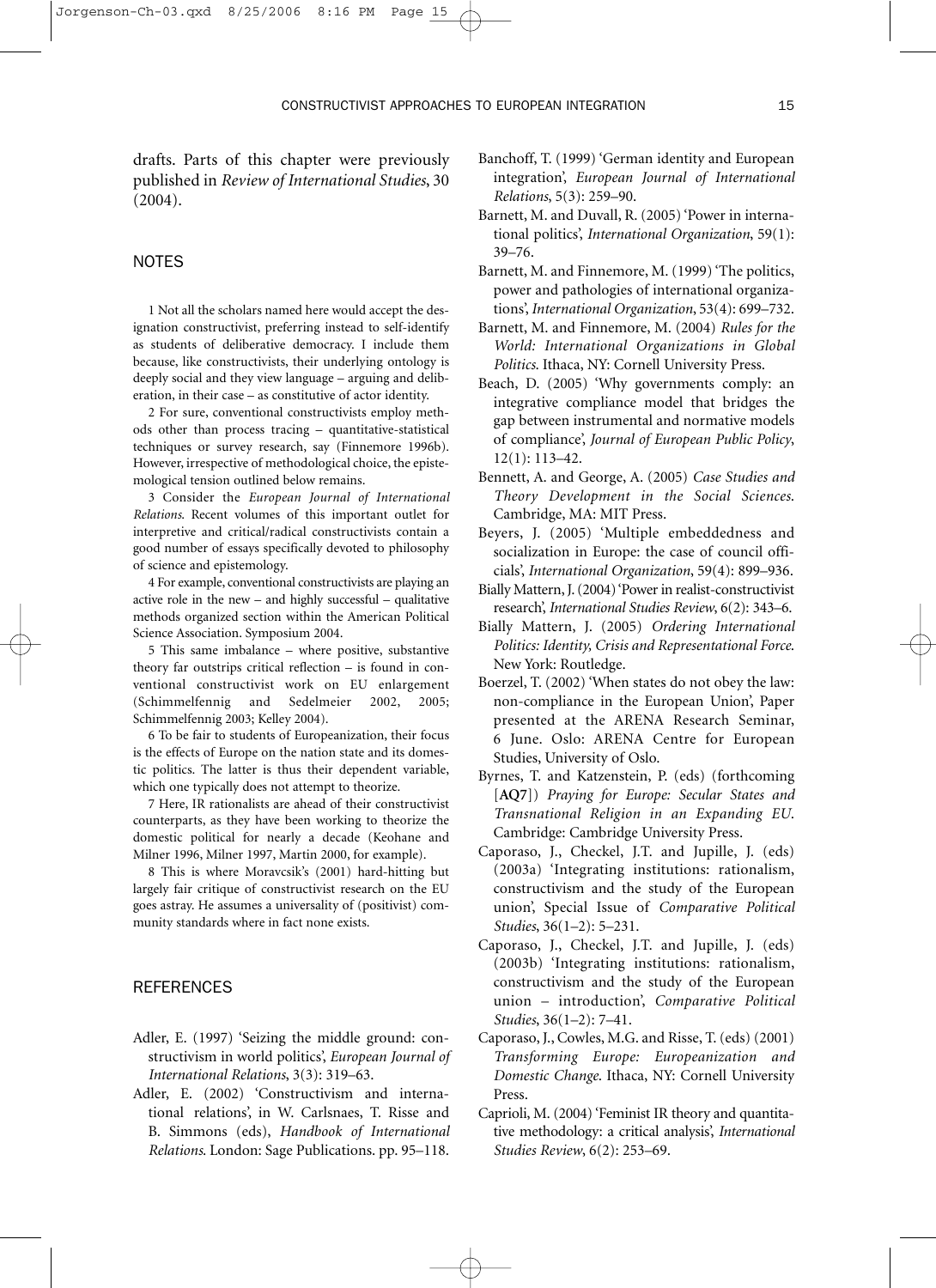- Checkel, J.T. (2001) 'Why comply? Social learning and European identity change', *International Organization*, 55(3): 553–88.
- Checkel, J.T. (2003) "Going native' in Europe? Theorizing social interaction in European institutions', *Comparative Political Studies*, 36(1–2): 209–31.
- Checkel, J.T. (2004) 'Social constructivism*s* in global and European politics: a review essay', *Review of International Studies*, 30(2): 229–44.
- Checkel, J.T. (2005a) 'International institutions and socialization in Europe: introduction and framework', *International Organization*, 59(4): 801–26.
- Checkel, J.T. (ed.) (2005b) 'International institutions and socialization in Europe', Special Issue of *International Organization*, 59(4): 801–1079.
- Checkel, J.T. (2005c) 'It's the process stupid! Process tracing in the study of European and international politics', in A. Klotz (ed.), *Qualitative Methods in International Relations*. Syracuse, NY: Maxwell School, Syracuse University. [**AQ8**]
- Chernoff, F. (2002) 'Scientific realism as a metatheory of international politics', *International Studies Quarterly*, 46(2): 189–207.
- Chernoff, F. (2005) *The Power of International Theory: Reforging the Link to Foreign Policy-Making through Scientific Enquiry*. New York: Routledge.
- Christiansen, T., Jørgensen, K.E. and Wiener, A. (eds) (2001) *The Social Construction of Europe.* London: Sage Publications.
- CIDEL (2005) *Towards a Citizens' Europe? Report from the European-Wide Research Project Citizenship and Democratic Legitimacy in the European Union (CIDEL)*. Oslo: Arena Centre for European Studies, University of Oslo.
- Cochran, M. (2002) 'Deweyan pragmatism and post-positivist social science in IR', *Millennium*, 31(3): 525–48.
- Cortell, A. and Davis, J. (2000) 'Understanding the domestic impact of international norms: a research agenda', *International Studies Review*,  $2(1): 65 - 90.$
- Crawford, N. (2002) *Argument and Change in World Politics: Ethics, Decolonization and Humanitarian Intervention*. Cambridge: Cambridge University Press.
- Deitelhoff, N. and Mueller, H. (2005) 'Theoretical paradise – empirically lost? Arguing with Habermas', *Review of International Studies*, 31(1): 167–79.
- Diez, T. (1999) 'Speaking 'Europe': the politics of integration discourse', *Journal of European Public Policy*, 6(4): 598–613.
- Diez, T. and Wiener, A. (eds) (2004) *European Integration Theory*. Oxford: Oxford University Press.
- Dimitrova, A. and Rhinard, M. (2005) 'The power of norms in the transposition of EU directives', *European Integration Online Papers*, 9(16). Available online at: http://eiop.or.at/eiop, accessed 2 December 2005.
- Doty, R.L. (1993) 'Foreign policy as social construction. A post-positivist analysis of US counterinsurgency policy in the Philippines', *International Studies Quarterly*, 37(3): 297–320.
- Elster, J. (ed.) (1998) *Deliberative Democracy*. Cambridge: Cambridge University Press.
- Eriksen, E.O. and Fossum, J.E. (eds) (2000) *Democracy in the European Union: Integration through Deliberation?* London: Routledge.
- Eriksen, E.O. and Fossum, J.E. (2004) 'Europe in search of legitimacy: strategies of legitimation assessed', *International Political Science Review*, 25(4): 435–59.
- Farrell, H. and Flynn, G. (1999) 'Piecing together the democratic peace: the CSCE and the 'construction' of security in post-cold war Europe', *International Organization*, 53(3): 505–36.
- Fearon, J. and Wendt, A. (2002) 'Rationalism v. constructivism: a skeptical view', in W. Carlsnaes, T. Risse and B. Simmons (eds), *Handbook of International Relations*. London: Sage Publications. pp. 52–72.
- Fierke, K. (2002) 'Links across the abyss: language and logic in international relations', *International Studies Quarterly*, 46(3): 331–54.
- Finnemore, M. (1996a) *National Interests in International Society*. Ithaca, NY: Cornell University Press.
- Finnemore, M. (1996b) 'Norms, culture and world politics: insights from sociology's institutionalism', *International Organization*, 50(2): 325–48.
- Finnemore, M. and Sikkink, K. (1998) 'International norm dynamics and political change', *International Organization*, 52(3): 887–917.
- Forum (2005) 'A useful dialogue? Habermas and international relations', *Review of International Studies*, 31(1): 127–209.
- Forum Debate (2003) 'Are dialogue and synthesis possible in international relations?' *International Studies Review*, 5(1): 123–53.
- Fossum, J.E. (2003) 'The European union: in search of an identity', *European Journal of Political Theory*, 2(3): 319–40.
- **F**ossum, J.E. and Trenz, H.-J. (2005) 'The EU's fledgling society: from deafening silence to critical voice in European constitution making', Paper presented at the ARENA Research Seminar, 4 October. Oslo: ARENA Centre for European Studies, University of Oslo.
- Friedrichs, J. (2003) 'Middle ground or half-way house? Social constructivism and the theory of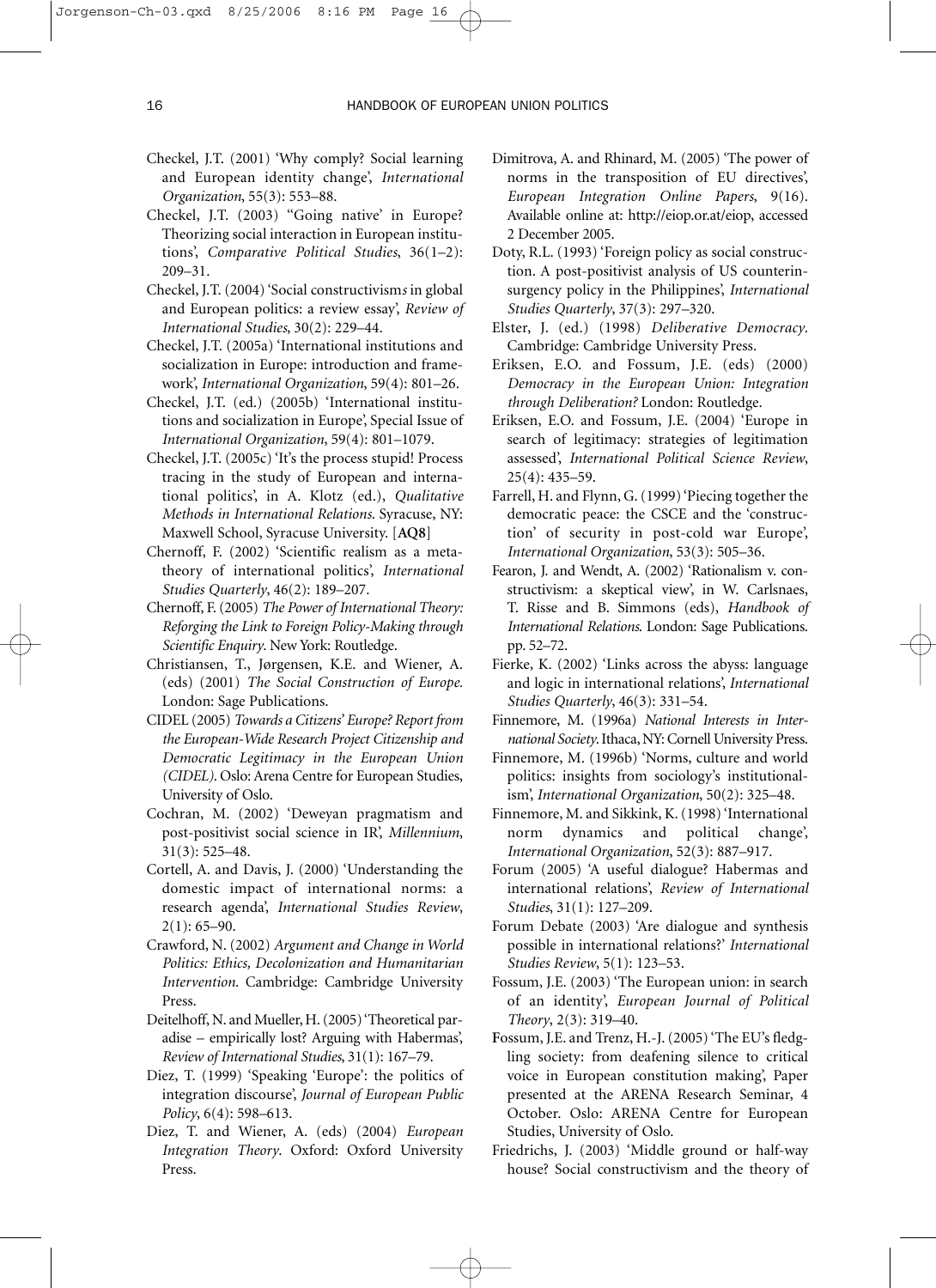CONSTRUCTIVIST APPROACHES TO EUROPEAN INTEGRATION 17

European integration', Unpublished Mimeo. Bremen: School of Humanities and Social Sciences, International University Bremen, 4 March.

- Gheciu, A. (2005a) 'Security institutions as agents of socialization? NATO and post-cold war central and eastern Europe', *International Organization*, 59(4): 973–1012.
- Gheciu, A. (2005b) *NATO in the 'New Europe': The Politics of International Socialization After the Cold War*. Stanford: Stanford University Press.
- Gourevitch, P. (2002) 'Domestic politics and international relations', in W. Carlsnaes, T. Risse and B. Simmons (eds), *Handbook of International Relations* . London: Sage Publications. pp. 309–28.
- Guzzini, S. (1993) 'Structural power: the limits of neorealist analysis', *International Organization*, 47(3): 443–78.
- Guzzini, S. (2000) 'A reconstruction of constructivism in international relations', *European Journal of International Relations*, 6(2): 147–82.
- Haacke, J. (2005) 'The Frankfurt school and international relations: on the centrality of recognition', *Review of International Studies*, 31(1): 181–94.
- Haas, E.B. (1958) *The Uniting of Europe: Political, Social and Economic Forces, 1950–57*. Stanford, CA: Stanford University Press.
- Haas, E.B. (2001) 'Does constructivism subsume neo-functionalism?', in T. Christiansen, K.E. Joergensen and A. Wiener (eds), *The Social Construction of Europe*. London: Sage Publications. pp. 22–31.
- Hemmer, C. and Katzenstein, P. (2002) 'Why is there no NATO in Asia? Collective identity, regionalism and the origins of multilateralism', *International Organization*, 56(2): 575–608.
- Hooghe, L. (2005) 'Several roads lead to international norms, but few via international socialization: a case study of the European commission', *International Organization*, 59(4): 861–98.
- Hooghe, L. and Marks, G. (2001) *Multi-Level Governance and European Integration*. Boulder, CO: Rowman & Littlefield.
- Hooghe, L. and Marks, G. (2004) 'The neofunctionalists were (almost) right: politicization and European integration', Paper presented at the ARENA Research Seminar, 5 October. Oslo: ARENA Centre for European Studies, University of Oslo.
- Hopf, T. (1998) 'The promise of constructivism in international relations theory', *International Security*, 23(1): 171–200.
- Hopf, T. (2002) *Social Construction of International Politics: Identities and Foreign Policies, Moscow,*

*1955 and 1999*. Ithaca, NY: Cornell University Press.

- Hopf, T. (2006) 'The limits of interpreting evidence', in R.N. Lebow and M. Lichbach (eds), *Theory and Evidence*, ch.3. New York: Palgrave-Macmillan. [**AQ9**]
- Hurrell, A. (2005) 'Power, institutions and the production of inequality', in M. Barnett and R. Duvall (eds), *Power and Global Governance*. Cambridge: Cambridge University Press. pp. 33–58.
- Hyde-Price, A. (2004) 'The EU, power and coercion: from 'civilian' to 'civilising' power', Paper presented at a CIDEL-ARENA workshop on From Civilian to Military Power: The European Union at a Crossroads, October. Oslo: Arena Centre for European Studies, University of Oslo.
- Hyde-Price, A. (2006) ''Normative' power Europe: a realist critique', *Journal of European Public Policy*, 13(2): 217–34.
- Jacobsen, J.K. (2003) 'Duelling constructivisms: a post-mortem on the ideas debate in IR/IPE', *Review of International Studies*, 29(1): 39–60.
- Joerges, C. and Neyer, J. (1997a) 'From intergovernmental bargaining to deliberative political processes: the constitutionalisation of comitology', *European Law Journal*, 3(3): 273–99.
- Joerges, C. and Neyer, J. (1997b) 'Transforming strategic interaction into deliberative problem-solving: European comitology in the foodstuffs sector', *Journal of European Public Policy*, 4(4): 609–25.
- Johnson, J. (2006) 'Consequences of positivism: a pragmatist assessment', *Comparative Political Studies*, 39(2): 224–52.
- Johnston, A.I. (2001) 'Treating international institutions as social environments', *International Studies Quarterly*, 45(4): 487–516.
- Johnston, A.I. (2005) 'Conclusions and extensions: toward mid-range theorizing and beyond Europe', *International Organization*, 59(4): 1013–1044.
- Johnston, A.I. (forthcoming [**AQ3**]) *Social States: China in International Institutions*. Princeton: Princeton University Press.
- Katzenstein, P. (2003) 'Same war–different views: Germany, Japan and counterterrorism', *International Organization*, 57(4): 731–0.
- Katzenstein, P. and Sil, R. (2005) 'What is analytic eclecticism and why do we need it? A pragmatist perspective on problems and mechanisms in the study of world politics', Paper presented at the Annual Convention of the American Political Science Association, September. Washington, DC.
- Katzenstein, P., Keohane, R. and Krasner, S. (eds) (1998) '*International Organization* at fifty: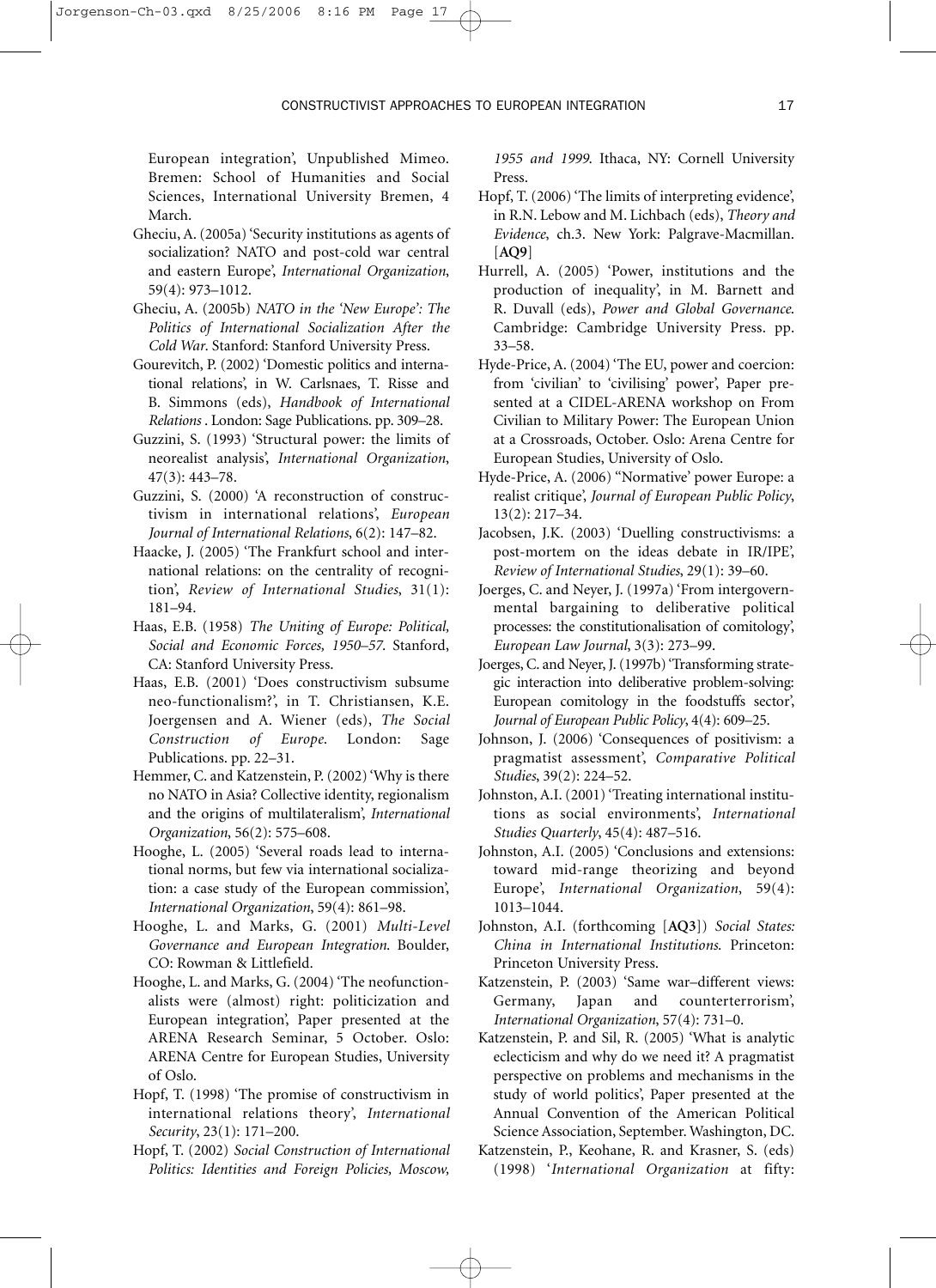exploration and contestation in the study of world politics', Special Issue of *International Organization*, 52(4): 645–1061.

- Keck, M. and Sikkink, K. (1998) *Activists Beyond Borders: Advocacy Networks in International Politics*. Ithaca, NY: Cornell University Press.
- Kelley, J. (2004) *Ethnic Politics in Europe: The Power of Norms and Incentives*. Princeton: Princeton University Press.
- Keohane, R. and Milner, H. (eds) (1996) *Internationalization and Domestic Politics*. Cambridge: Cambridge University Press.
- King, G., Keohane, R. and Verba, S. (1994) *Designing Social Inquiry: Scientific Inference in Qualitative Research*. Princeton: Princeton University Press.
- Kleine, M. and Risse, T. (2005) 'Arguing and persuasion in the European convention', Draft Report. Berlin: Otto Suhr Institute for Political Science, Free University Berlin.
- Laitin, D. (1998) *Identity in Formation: The Russian-Speaking Populations in the Near Abroad*. Ithaca, NY: Cornell University Press.
- Lane, R. (1996) 'Positivism, scientific realism and political science: recent developments in the philosophy of science', *Journal of Theoretical Politics*, 8(3): 361–82.
- Lebow, R.N. (2001) 'Thucydides the constructivist', *American Political Science Review*, 95(3): 547–60.
- Lebow, R.N. (2006) 'What can we know? How do we know?', in R.N. Lebow and M. Lichbach (eds), *Theory and Evidence*, ch. 1. New York: Palgrave-Macmillan. [**AQ10**]
- Lebow, R.N. and Lichbach, M. (eds) (2006) *Theory and Evidence*. New York: Palgrave-Macmillan.
- Legro, J. and Moravcsik, A. (1999) 'Is anybody still a realist?' *International Security*, 24(2): 5–55.
- Lepgold, J. and Lamborn, A. (2001) 'Locating bridges: connecting research agendas on cognition and strategic choice', *International Studies Review*, 3(3): 3–30.
- Lewis, J. (1998) 'Is the 'hard bargaining' image of the council misleading? The committee of permanent representatives and the local elections directive', *Journal of Common Market Studies*, 36(4): 479–504.
- Lewis, J. (2005) 'The janus face of Brussels: socialization and everyday decision making in the European union', *International Organization*, 59(4): 937–72.
- Lin, A.C. (1998) 'Bridging positivist and interpretivist approaches to qualitative methods', *Policy Studies Journal*, 26(1): 162–80.
- Lynch, M. (1999) *State Interests and Public Spheres: The International Politics of Jordan's Identity*. New York: Columbia University Press.
- Lynch, M. (2002) 'Why engage? China and the logic of communicative engagement', *European Journal of International Relations*, 8(2): 187–230.
- Magnette, P. (2004) 'Coping with constitutional incompatibilities: bargains and rhetoric in the convention on the future of Europe', Paper presented at the ARENA Research Seminar, 2 March. Oslo: Arena Centre for European Studies, University of Oslo.
- Manners, I. (2002) 'Normative power Europe: a contradiction in terms?', *Journal of Common Market Studies*, 40(2): 235–58.
- March, J. and Olsen, J.P. (forthcoming [**AQ1**]) 'The logic of appropriateness', in R. Goodin, M.l Moran and M. Rein (eds), *Handbook of Public Policy*. Oxford: Oxford University Press.
- Martin, L. (2000) *Democratic Commitments: Legislatures and International Cooperation*. Princeton, NJ: Princeton University Press.
- Martin, L. and Simmons, B. (1998) 'Theories and empirical studies of international institutions', *International Organization*, 52(3): 729–58.
- Mastenbroek, E. (2005) 'What role for politics? Applying neo-institutionalism to EU transposition', Paper presented at the Joint Sessions of the European Consortium for Political Research, April. Granada, Spain.
- Milliken, J. (1999) 'The study of discourse in international relations: a critique of research and methods', *European Journal of International Relations*, 5(2): 225–54.
- Milner, H. (1992) 'International theories of cooperation among nations: strengths and weaknesses (a review essay)', *World Politics*, 44(3): 466–96.
- Milner, H. (1997) *Interests, Institutions and Information: Domestic Politics and International Relations*. Princeton, NJ: Princeton University Press.
- Moravcsik, A. (1993) 'Integrating international and domestic theories of international bargaining', in P.B. Evans, H. Jacobson and R. Putnam (eds), *Double-edged Diplomacy. International Bargaining and Domestic Politics*. Berkeley, CA: University of California Press. pp. 3–42.
- Moravcsik, A. (1998) *The Choice for Europe: Social Purpose and State Power from Messina to Maastricht*. Ithaca, NY: Cornell University Press.
- Moravcsik, A. (2001) 'Constructivism and European integration: a critique', in T. Christiansen, K.E. Joergensen and A. Wiener (eds), *The Social Construction of Europe*. London: Sage Publications. pp. 176–88.
- Mueller, H. and Risse, T. (2001) *Arguing and Persuasion in Multilateral Negotiations*. A grant proposal to the Volkswagen foundation, 6 August. Berlin: Otto Suhr Institute for Political Science, Free University Berlin.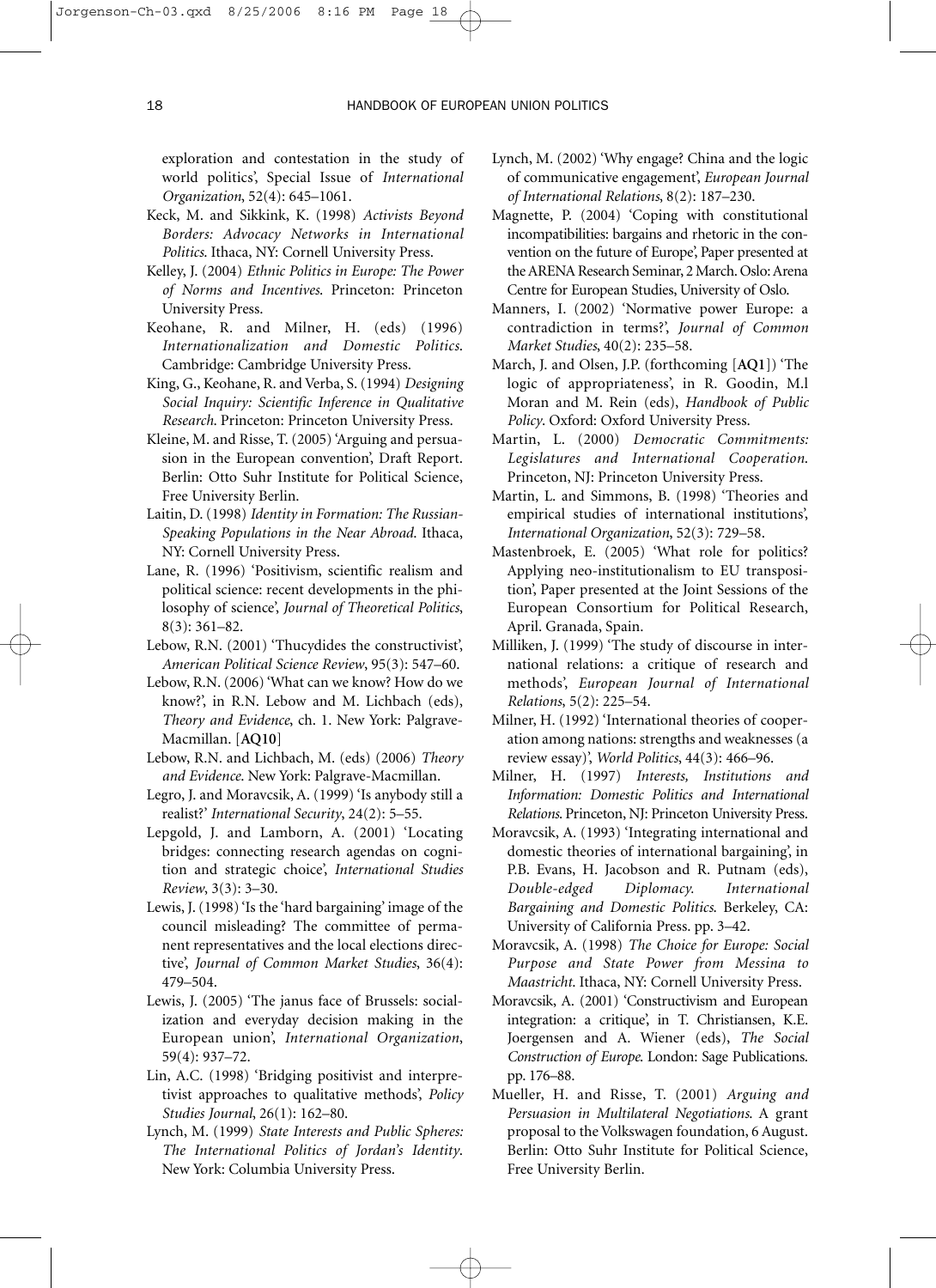CONSTRUCTIVIST APPROACHES TO EUROPEAN INTEGRATION 19

- Mueller, H. and Risse-Kappen, T. (1993) 'From the outside in and from the inside out: international relations, domestic politics and foreign policy', in D. Skidmore and V. Hudson (eds), *The Limits of State Autonomy: Societal Groups and Foreign Policy Formulation*. Boulder, CO: Westview Press. pp. 25–48.
- Naurin, D. (forthcoming [**AQ5**]) 'Backstage behavior? Lobbyists in public and private settings in Sweden and the European union', *Comparative Politics*.
- Neumann, I. (2002) 'Returning practice to the linguistic turn: the case of diplomacy', *Millennium*, 31(3): 627–51.
- Neumann, I. (2003) 'From meta to method: the materiality of discourse', Unpublished Manuscript. Oslo: Norwegian Institute of International Affairs.
- Neyer, J. (2003) 'Discourse and order in the EU: a deliberative approach to multi-level governance', *Journal of Common Market Studies*, 41(4): 687–706.
- Parsons, C. (2003) *A Certain Idea of Europe*. Ithaca, NY: Cornell University Press.
- Pollack, M. (2003) 'Deliberative democracy or member-state control mechanism? Two images of comitology', *Comparative Political Studies*, 36(1–2): 125–55.
- Price, R. (1997) *The Chemical Weapons Taboo*. Ithaca, NY: Cornell University Press.
- Price, R. and Reus-Smit, C. (1998) 'Dangerous liaisons? Critical international theory and constructivism', *European Journal of International Relations*, 4(3): 259–94.
- Risse, T. (2000) ''Let's argue!': communicative action in world politics', *International Organization*, 54(1): 1–40.
- Risse, T. (2004a) 'Social constructivism and European integration', in T. Diez and A. Wiener (eds), *European Integration Theory*. Oxford: Oxford University Press. pp. 159–76.
- Risse, T. (2004b) 'European institutions and identity change: what have we learned?', in R. Herrmann, T. Risse and M. Brewer (eds), *Transnational Identities: Becoming European in the EU*. Boulder, CO: Rowman & Littlefield Publishers. pp. 247–72.
- Risse, T. (2005) 'Neo-functionalism, European identity, and the puzzles of European integration', *Journal of European Public Policy*, 12(2): 291–309.
- Risse, T. and Maier, M. (eds) (2003) 'Europeanization, collective identities and public discourses', Draft Final Report Submitted to the European Commission. Florence, Italy: European University Institute and Robert Schuman Centre for Advanced Studies.
- Risse, T., Ropp, S. and Sikkink, K. (eds) (1999) *The Power of Human Rights: International Norms and*

*Domestic Change*. Cambridge: Cambridge University Press.

- Risse-Kappen, T. (1995) *Cooperation among Democracies: The European Influence on US Foreign Policy*. Princeton, NJ: Princeton University Press.
- Rittberger, V. (ed.) (2001) *German Foreign Policy since Unification: Theories and Case Studies*. Manchester: Manchester University Press.
- Romsloe, B. (2004) *EU's External Policy: Are the Lilliputians Impotent or Potent? The Case of Crisis Management in the Amsterdam Treaty*. ARENA Working Paper 04/22. Oslo: Arena Centre for European Studies, University of Oslo.
- Rosamond, B. (2001) 'Discourses of globalization and European identities', in T. Christiansen, K.E. Jørgensen and A. Wiener (eds), *The Social Construction of Europe*. London: Sage Publications. pp. 158–75.
- Ruggie, J.G. (1998) 'What makes the world hang together? Neo-utilitarianism and the social constructivist challenge', *International Organization*, 52(4): 855–885.
- Schimmelfennig, F. (2003) *The EU, NATO and the Integration of Europe: Rules and Rhetoric*. Cambridge: Cambridge University Press.
- Schimmelfennig, F. (2005) 'Strategic calculation and international socialization: membership incentives, party constellations, and sustained compliance in central and eastern Europe', *International Organization*, 59(4): 827–60.
- Schimmelfennig, F. and Sedelmeier, U. (eds) (2002) 'European union enlargement – theoretical and comparative approaches', Special Issue of *Journal of European Public Policy*, 9(4): 499–665.
- Schimmelfennig, F. and Sedelmeier, U. (2005) *The Europeanization of Central and Eastern Europe*. Ithaca, NY: Cornell University Press.
- Schwellnus, G. (2005a) 'Dynamics of norm-construction and resonance in the context of EU enlargement: minority rights in Poland', PhD Thesis. Belfast: Faculty of Legal, Social and Educational Sciences, Queen's University Belfast.
- Schwellnus, G. (2005b) 'The adoption of nondiscrimination and minority protection rules in Romania, Hungary and Poland', in F. Schimmelfennig and U. Sedelmeier (eds), *The Europeanization of Central and Eastern Europe*. Ithaca, NY: Cornell University Press. pp. 51–70.
- Sedelmeier, U. (2005) *Constructing the Path to Eastern Enlargement: The Uneven Policy Impact of EU Identity*. Manchester: Manchester University Press.
- Sil, R. (2000) 'The foundations of eclecticism: the epistemological status of agency, culture and